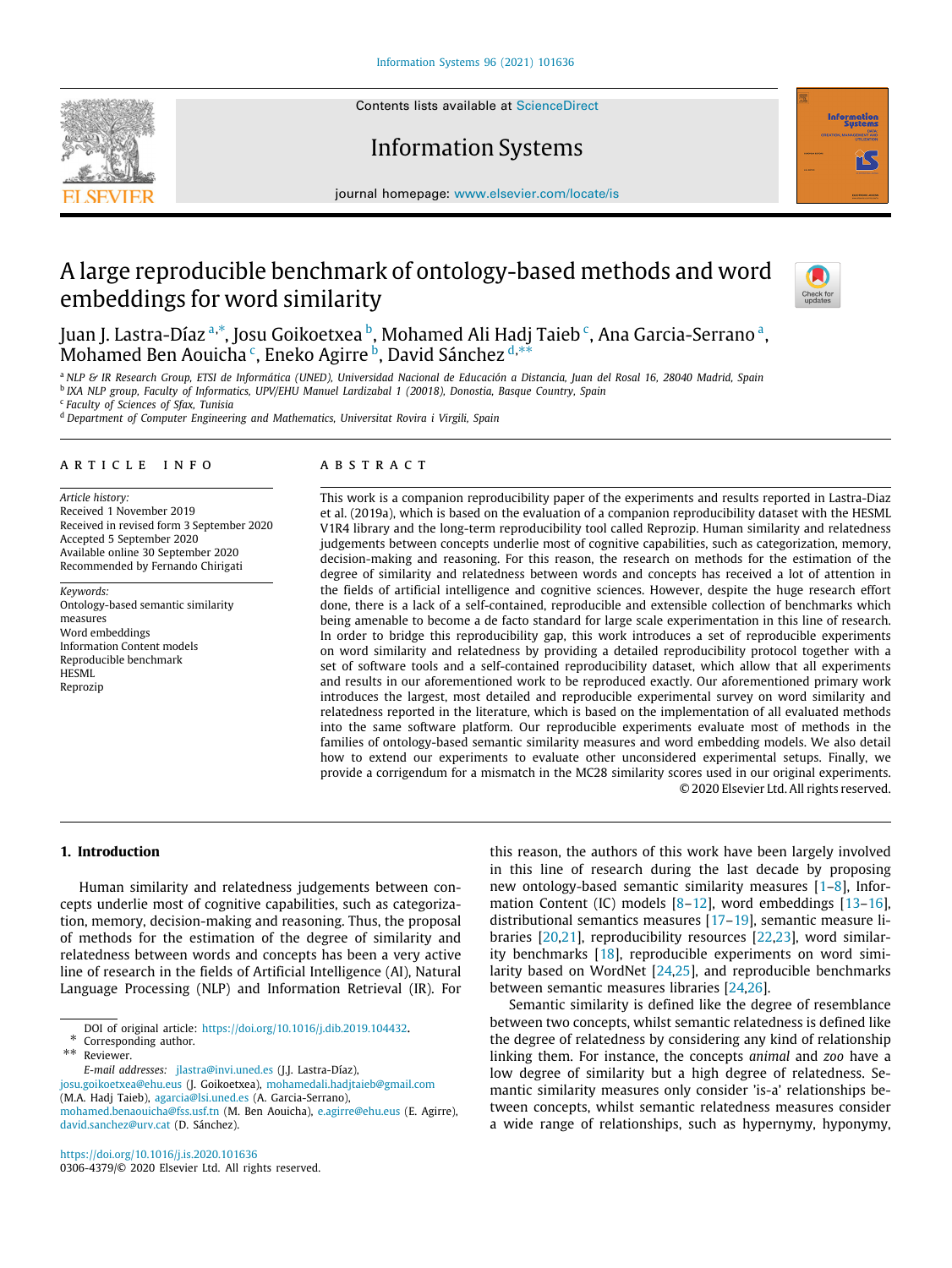meronymy, antonymy, synonymy, as well as other relationships which are manifested by some form of co-occurrence of words. The main approaches on word similarity and relatedness proposed in the literature can be categorized in two large families as follows: (1) Ontology-based semantic similarity Measures (OM), and (2) distributional measures, whose most recent and successful methods are based on Word Embedding (WE) models. Ontology-based semantic similarity Measures are mainly focused on word similarity, whilst word embeddings mainly focus on word relatedness. However, recent state-of-the-art word embeddings achieve state-of-the-art results on word similarity by integrating ontologies in their models, as shown in our primary work [\[27\]](#page-15-15).

Our primary work [\[27\]](#page-15-15) introduces a comprehensive experimental study on the main aforementioned families of methods on word similarity and relatedness, which is based on the implementation and evaluation of all methods in a same software platform based on HESML V1R4 [\[28\]](#page-15-16) and WordNet 3.0 [\[29\]](#page-15-17). Likewise, all experiments reported in our primary work [\[27\]](#page-15-15) were recorded with the Reprozip long-term reproducibility tool [[30](#page-15-18)]. Before the publication of this work, the only large reproducible experimental surveys on word similarity reported in the literature were those introduced by Lastra-Díaz and García-Serrano [[1,](#page-15-0)[9](#page-15-19)[,10\]](#page-15-20) in another reproducibility paper [\[20\]](#page-15-7) belonging to this same reproducibility initiative [\[31\]](#page-15-21), in which we also find other works such as those introduced by Wolke et al. [[32](#page-15-22)] and Fariña et al. [\[33\]](#page-15-23). However, there is neither joint reproducible benchmarks on word embeddings and ontology-based semantic similarity measures nor other ones evaluating the latest family of methods on so large count of datasets as those evaluated by our primary work [\[27\]](#page-15-15).

The lack of reproducibility of the methods and research results in the field of NLP has become a serious problem, which severely hampers any research effort and the smooth integration of newcomers in the field. This reproducibility gap was already highlighted in a pioneering work by Pedersen [\[34](#page-15-24)], being subsequently confirmed by Fokkens et al. [[35\]](#page-15-25) by evaluating several works in the same line of research tackled herein. More recently, Branco et al. [[36\]](#page-15-26) introduce a call for reproducibility submissions in a known NLP journal to bridge the aforementioned reproducibility gap. We subscribed to this reproducibility alarm by adopting as basic norm the detailed replication of all methods evaluated in our papers, as well as the warning on many contradictory or unreproducible results in a series of papers in this line of research, such as the works introduced by Lastra-Díaz and García-Serrano [[1](#page-15-0)[,9](#page-15-19)[,10\]](#page-15-20), Lastra-Díaz et al. [[20](#page-15-7)] and our primary paper [\[27\]](#page-15-15). Likewise, in a recent and valuable reproducibility study in the field of NLP, Wieling et al. [\[37,](#page-15-27) p.641] found that only a third part of the published works in 2016 (36.2%) provided their source code; however, they found by evaluating a random sample of ten works that only a tenth part of the former group could be reproduced exactly. Thus, this later finding yields an alarming ratio of only a 3.62% of reproducible works in this aforementioned study. For all reasons above, we subscribe both the reproducible manifesto [[38](#page-15-28)] for a reproducible science and reproducibility initiative lead by Information Systems [\[31\]](#page-15-21), as well as the slow science manifesto $^1$  $^1$  for a reflective research. Finally, we make our own the words of Pedersen [\[34,](#page-15-24) p.470]: "we might one day only accept for publication articles that are accompanied by working software that allows for immediate and reliable reproduction of results''.

<span id="page-1-0"></span>The aim of this work is to introduce a detailed experimental setup based on a collection of publicly available software tools [[28](#page-15-16)] and reproducibility resources [\[23,](#page-15-10)[39](#page-15-29)], which are provided as supplementary material, with the aim of exactly reproducing all experiments and results reported in our primary work [\[27\]](#page-15-15).

# *1.1. Contributions and plan of this paper*

Our main contribution is the introduction of a self-contained and easily reproducible set of experiments on word similarity and relatedness, which allow to reproduce all experiments, results, and conclusions introduced by our primary work [[27](#page-15-15)] exactly. We provide a very detailed reproducibility protocol together with a set of software tools [[28\]](#page-15-16) and a companion reproducibility dataset [\[23\]](#page-15-10) which is publicly available at [[39](#page-15-29)]. We also detail how our reproducible experiments could be extended for setting up and evaluating unconsidered experimental setups including other datasets, word embeddings, or ontology-based semantic similarity measures.

A second contribution is the introduction, for the first time, of a self-contained, reproducible and extensible collection of benchmarks on word similarity and relatedness which jointly evaluate the most recent methods on the families of ontology-based semantic similarity measures and word embedding models on a same software platform, and consequently, being amenable to become a de facto standard for large scale experimentation in this line of research. Despite the huge research effort done during the last decades, such as witnessed by the plethora of methods reviewed and evaluated in our primary work [\[27\]](#page-15-15), there is still a lack of a fully automatic, reproducible and extensible collection of benchmarks which make the evaluation and development of word similarity and relatedness methods easier. In general, there is a lack of reproducibility resources in this line of research which was partially bridged by the introduction of several semantic measures libraries, such as SML [\[40\]](#page-15-30), SISR [[21](#page-15-8)], and the most recent called HESML [\[20](#page-15-7)], which is the largest and most efficient among them, in addition to provide self-contained and easily reproducible experiments for the first time. Likewise, the reproducible experiments and reproducibility datasets introduced by Lastra-Díaz et al. [[20](#page-15-7)] and Lastra-Díaz and García-Serrano [\[22,](#page-15-9) [25](#page-15-13)[,26\]](#page-15-14) respectively have allowed for the first time to reproduce a set of large experimental surveys on ontology-based semantic similarity measures based on WordNet [\[1,](#page-15-0)[9,](#page-15-19)[10](#page-15-20)] exactly. However, recent and fast advances in the family of word embedding models together with the active research on ontology-based methods have raised the need to carry-out joint evaluations of both families of methods in a large set of benchmarks to elucidate the state of the problem, as done in our primary work [[27](#page-15-15)].

The rest of the paper is structured as follows. Section [2](#page-1-1) introduces the HESML library [\[20\]](#page-15-7) and the Reprozip tool [\[31\]](#page-15-21), which set the software platform originally used to run all experiments introduced herein and our long-term reproducibility platform respectively. Section [3](#page-2-0) introduces the new reproducible experiments on word similarity, whilst Section [4](#page-8-0) details how them can be extended, or created new ones from scratch. Section [5](#page-10-0) introduces a corrigendum for several data tables reported in our primary work [\[27\]](#page-15-15) to fix a mismatch detected in the MC28 [\[41\]](#page-15-31) similarity scores used in our original experiments. Finally, we introduce our conclusions and future work.

# **2. Background on HESML and Reprozip**

<span id="page-1-1"></span>*HESML* [[20](#page-15-7)] is a self-contained Java software library of semantic measures based on WordNet whose latest version, called HESML V1R4 [\[28\]](#page-15-16), also supports the evaluation of pre-trained word embedding models, such as those introduced by Mikolov et al. [\[43\]](#page-15-32), Pennington et al. [\[44\]](#page-15-33), Schwartz et al. [[45\]](#page-15-34), Wieting et al. [[46](#page-16-0)], Goikoetxea et al. [[14](#page-15-35)], Bojanowski et al. [[47\]](#page-16-1), Agirre and Soroa [\[48\]](#page-16-2), Camacho-Collados et al. [\[49\]](#page-16-3) and Mrkšić et al. [[50](#page-16-4)]. HESML is a self-contained experimentation platform on word similarity and relatedness which is especially well suited to run large experimental surveys by supporting the execution

<sup>1</sup> <http://slow-science.org/>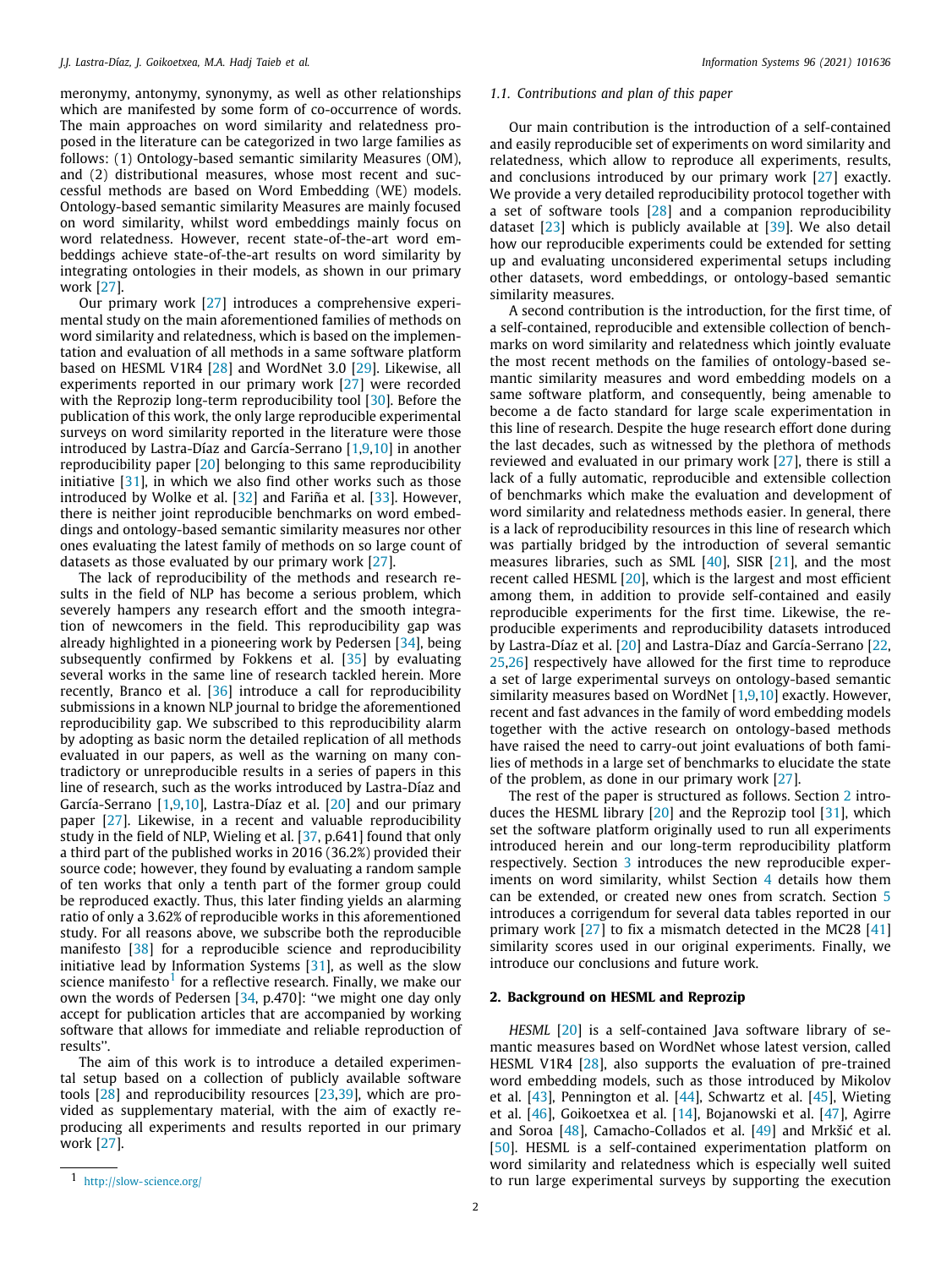<span id="page-2-1"></span>Technical and legal information of the latest version of the HESML software library [\[20\]](#page-15-7) used in our experiments.

| HESML software library                          | Description                                                                        |
|-------------------------------------------------|------------------------------------------------------------------------------------|
| Latest version.                                 | <b>V1R5</b>                                                                        |
| Code version used in this work.                 | <b>V1R4</b>                                                                        |
| Legal Code License.                             | Creative Commons By-NC-SA 4.0                                                      |
| Permanent code repository of HESML V1R5 [42]    | https://doi.org/10.21950/1RRAWJ                                                    |
| Permanent code repository used for this work.   | http://dx.doi.org/10.17632/t87s78dg78.4                                            |
| GitHub project repository                       | https://github.com/jjlastra/HESML.git                                              |
| Software code languages and tools.              | Java 8, Java SE DevKit 8, NetBeans 8.0 or higher                                   |
| Compilation requirements and operating systems. | Java SE Dev Kit 8, NetBeans 8.0 or higher and any Java-compliant operating system. |
| Documentation and source code examples          | Sample source code in the HESML client program.                                    |
| HESML web site                                  | http://hesml.lsi.uned.es                                                           |
| Community forum                                 | hesml+subscribe@googlegroups.com, hesml+unsubscribe@googlegroups.com               |

#### **Table 2**

<span id="page-2-2"></span>Technical and access information of Reprozip long-term reproducibility tool [\[31\]](#page-15-21).

| Description              |
|--------------------------|
| 1.0.16                   |
| https://www.reprozip.org |
| Linux, Windows and MacOS |
|                          |

# **Table 3**

Our two methods to reproduce all experiments and results introduced by our primary work [[27](#page-15-15)]. HESMLclient method is that originally used to run our experiments in our primary work, whilst ReproUnzip provides a long-term reproducibility method regardless the original testing platform used to run our experiments.

<span id="page-2-4"></span>

| Software used               | Supported reproducibility<br>methods                                                                                                                                                                                                                                                       |
|-----------------------------|--------------------------------------------------------------------------------------------------------------------------------------------------------------------------------------------------------------------------------------------------------------------------------------------|
| <b>HESML</b> client<br>[28] | You should download HESML<br>V <sub>1</sub> R4 $[28]$ and a<br>supplementary ZIP file<br>containing the collection of<br>pre-trained word embedding<br>files (WordEmbeddings.zip [39]),<br>and then run HESML client with<br>the reproducible file as input,<br>as detailed in Section 3.4 |
| ReproUnzip<br>[30]          | You should download our<br>supplementary Reprozip file<br>[39] and setting up and<br>running Reprounzip as detailed<br>in Section 3.5.                                                                                                                                                     |

of automatic reproducible experiment files based on a XMLbased file format (\*.exp). Despite the latest version of HESML only supports WordNet, it could be easily extended to manage other ontologies by implementing the proper parsers as detailed by Lastra-Díaz et al. [\[20\]](#page-15-7). HESML library has been completely developed in NetBeans 8 and Java 8, being distributed with three WordNet versions, whilst *HESMLclient* is a complementary Java console program whose aim is to run word similarity experiments by calling HESML functionality. For a detailed introduction to HESML, we refer the reader to its introductory paper [\[20\]](#page-15-7). [Table](#page-2-1) [1](#page-2-1) shows a summary of technical and legal information of the latest HESML version used in our experiments.

On the other hand, ReproZip is a virtualization tool introduced by Chirigati et al. [[30](#page-15-18)], whose aim is to warrant the exact replication of experimental results onto different systems from that originally used in their creation. Reprozip captures all the program dependencies and is able to reproduce the packaged experiments on any host platform, regardless of the hardware and software configuration used in their creation. Thus, ReproZip warrants the reproduction of the experiments introduced herein in the long term. Other valuable feature of Reprozip is that it allows to modify the input files of any Reprozip package with the aim of evaluating a set of experiments using originally unconsidered methods, configuration parameters or datasets. Reprozip

supports main virtualization platforms as Docker and VirtualBox; however, our preferred option is Docker. For a comparison of these two types of virtualization platforms, we refer the reader to the survey introduced by Merkel [[51](#page-16-5)], in which the author introduces Docker and compares it with classic Virtual Machines (VM), such as VirtualBox. Finally, Reprozip also simplifies the generation, packaging, and execution of Docker-based experiments. For all reasons above, we encourage the research community to use Reprozip as a long-term reproducibility backup. [Table](#page-2-2) [2](#page-2-2) shows a summary of technical and access information of the Reprozip reproducibility tool.

#### **3. The reproducible experiments on word similarity**

<span id="page-2-0"></span>The aim of this section is to introduce a set of detailed experimental setups in order to replicate the methods and experiments introduced by our primary work [[27\]](#page-15-15) exactly. Section [3.1](#page-2-3) details the experimental setup for the implementation of our experiments in our primary work [[27](#page-15-15)], then Section [3.2](#page-4-0) details the minimal system requirements for the testing platforms with the aim of running our reproducible experiments. Likewise, Section [3.2](#page-4-0) reports the running times obtained by the authors and reviewers in the evaluation of our reproducible experiments in different testing platforms. Section [3.3](#page-4-1) details the procedure for obtaining and compiling HESML source code, as well as running its pre-compiled jar files. We note that it is not needed to compile the HESML source code to run the experiments, because the HESML distribution already includes pre-compiled versions of the HESMLclient program with the latest HESML version. Next, Section [3.4](#page-6-0) introduces the method to run our experiments which is based on the running of HESMLclient program, whilst Section [3.5](#page-6-1) introduces our long-term reproducibility method based on Reprozip. Finally, Section [3.6](#page-7-0) introduces the automated data analysis carried-out to process the raw similarity values generated by our experiments and computing all evaluation metrics reported in our aforementioned primary work [[27](#page-15-15)], as well as a report in HTML file format showing all data tables generated from our raw data.

## *3.1. Experimental setup in our primary paper*

<span id="page-2-3"></span>All experiments carried-out in our primary paper [\[27\]](#page-15-15) were implemented in *HESML V1R4* [[28](#page-15-16)] by running *HESMLclient* program with a reproducible experiment file in XML-based (\*.exp) file format, which encodes the evaluation of all semantic measures in all datasets as listed in [Table](#page-4-2) [4.](#page-4-2) The experimental setup and software platform used to implement all our experiments is detailed in [[27](#page-15-15), figure 3]. HESML V1R4 implements all ontologybased semantic similarity measures based on WordNet 3.0, as well as all pre-trained word embedding models evaluated in our benchmarks. In addition, the execution of our experiments was recorded into a long-term reproducibility Reprozip file, called ''*WN\_ontology\_measures\_vs\_embeddings.rpz*'', which is part of our companion reproducibility dataset [\[23\]](#page-15-10), being publicly available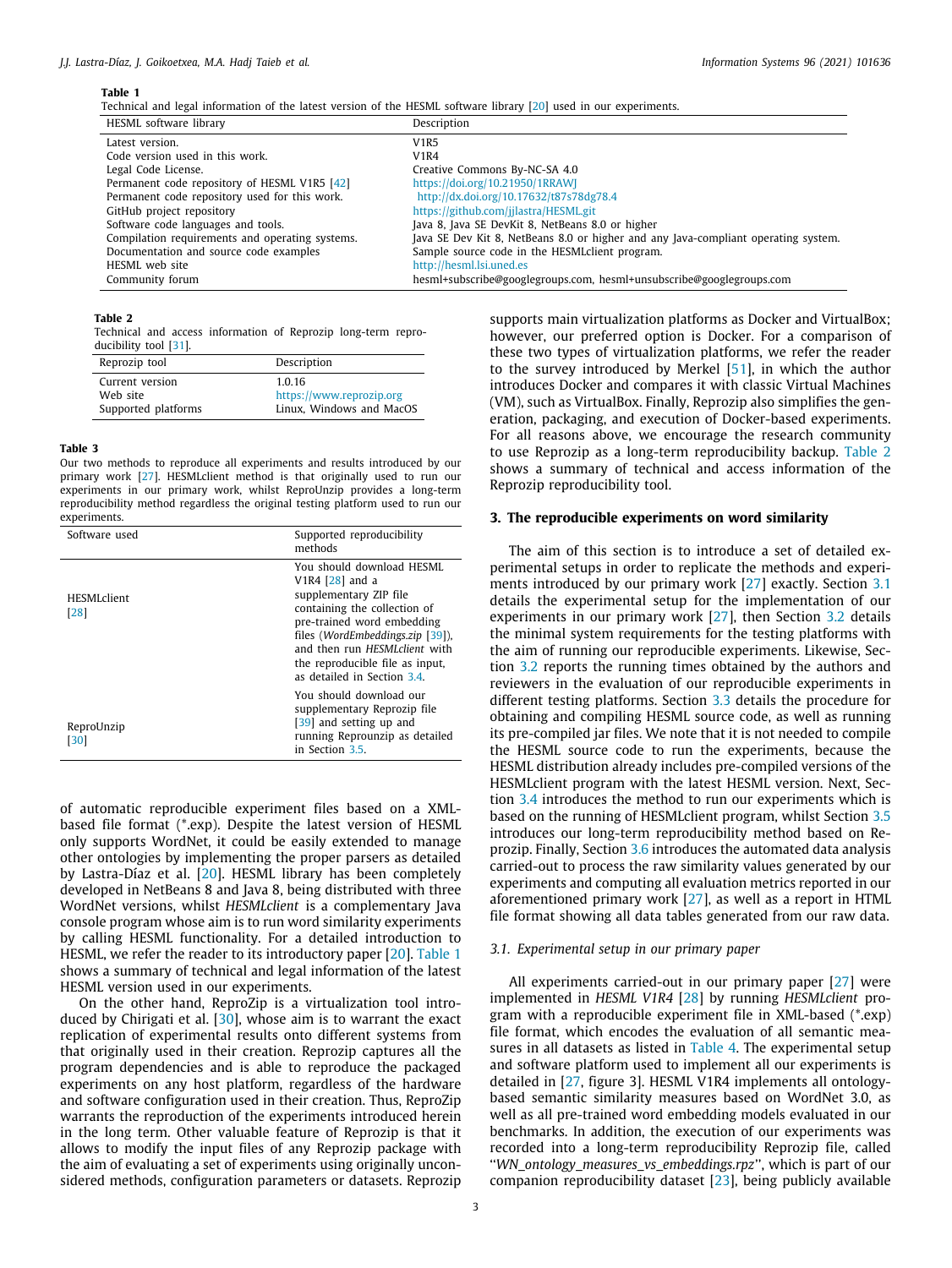

<span id="page-3-1"></span>**Fig. 1.** Reproducibility workflows using either HESMLclient or ReproUnzip programs to run the reproducible experiments introduced herein. The three workflows detailed above produce the same raw and processed data files, as well as a collection of HTML pages which reproduce all data tables reported by our primary paper [\[27](#page-15-15)].

at [\[39\]](#page-15-29). Our aforementioned Reprozip file can be reproduced in any Reprozip compliant platform.<sup>[2](#page-3-0)</sup> as detailed in Section [3.5.](#page-6-1) Thus, all our methods, experiments, and results can be reproduced by using two different software platforms and methods as detailed in [Table](#page-2-4) [3.](#page-2-4) First reproducibility method is based on the execution of *HESMLclient* program, whilst second one is based on the execution of the aforementioned Reprozip file.

The two reproducibility methods cited in [Table](#page-2-4) [3](#page-2-4) were introduced in the HESML paper [\[20](#page-15-7)], which provides a detailed protocol to reproduce all experiments, results, data tables and figures reported in three papers previously introduced by Lastra-Díaz and García-Serrano  $[1,9,10]$  $[1,9,10]$  $[1,9,10]$  $[1,9,10]$ , as well as the benchmarks between semantic measures libraries reported in [[20](#page-15-7)]. All experiments detailed herein were originally implemented on an UBUNTU 16.04 virtual computer with 8 Gb of RAM and 100 Gb of disk space called UBUNTU-base1 as detailed in [Table](#page-5-0) [5.](#page-5-0) However, it could be

<span id="page-3-0"></span>reproduced in any Java 8, or Reprounzip compliant platform, by using any of the two aforementioned methods above, which includes most Linux-based, MacOS-based and Windows-based platforms. For this reason, our experiments have been successfully reproduced using both HESMLclient and ReproUnzip methods (see [Fig.](#page-3-1) [1](#page-3-1)) in all testing platforms detailed in [Table](#page-5-0) [5](#page-5-0), with the running times reported in [Table](#page-5-1) [6](#page-5-1).

[Fig.](#page-3-1) [1](#page-3-1) shows the three reproducibility workflows introduced herein, which are defined by the selection of one of the two reproducibility methods shown in [Table](#page-2-4) [3](#page-2-4) with a specific testing platform. HESML distribution includes the pre-compiled version of HESML V1R4 and HESMLclient.jar files, thus any reader interested in reproducing our experiments can directly follow the setup instructions in [Tables](#page-5-2)  $7$  and  $8$ , and subsequently running the experiments as detailed in [Tables](#page-7-1) [10](#page-7-1) and [11.](#page-7-2) On the other hand, [Table](#page-4-2) [4](#page-4-2) shows the full collection of reproducible experiments encoded by the *''benchmark\_survey.exp''* file (see [Fig.](#page-4-3) [2\)](#page-4-3), as well as the corresponding raw output files that are generated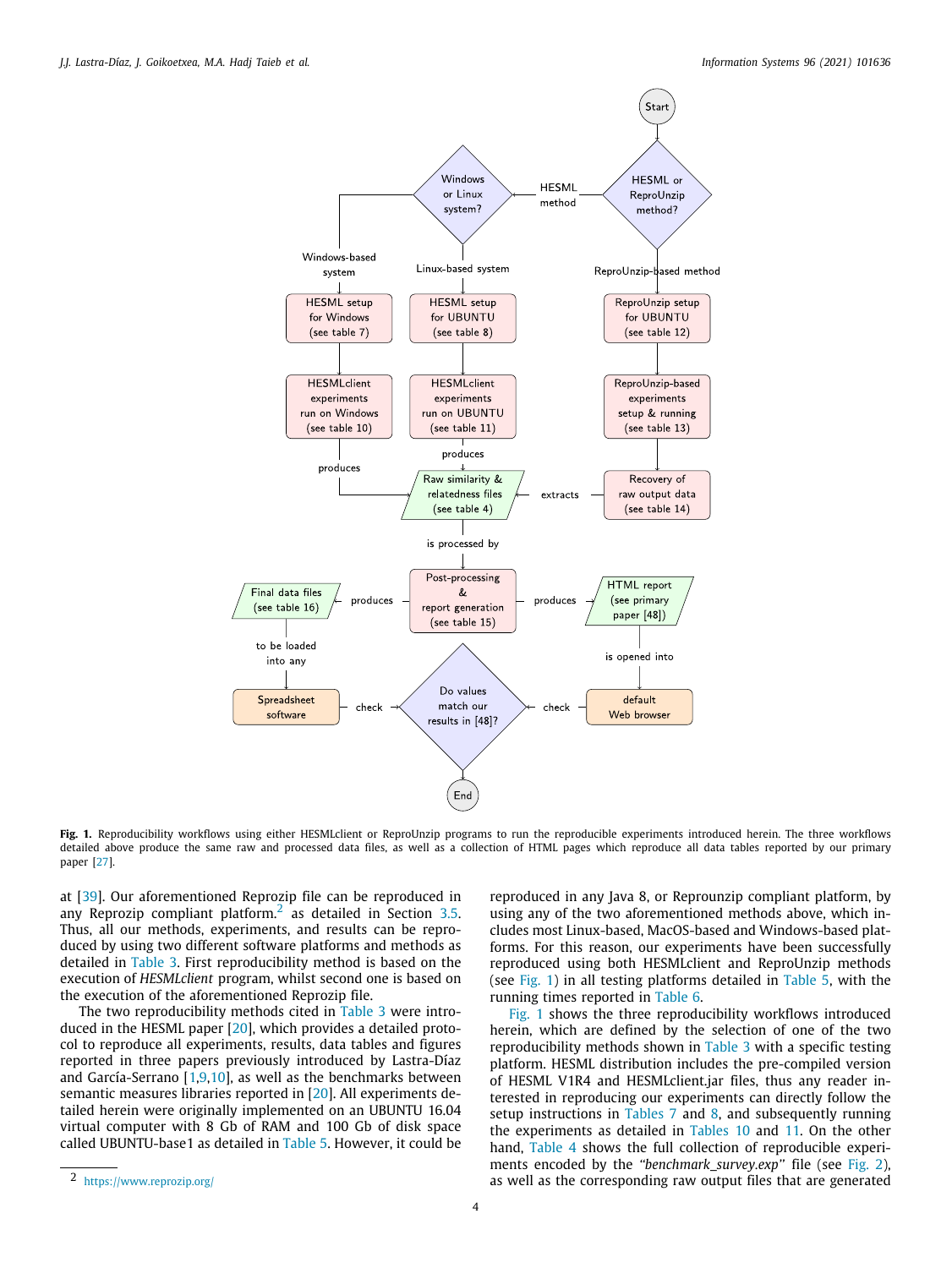<span id="page-4-2"></span>Collection of raw output files generated by the execution of the ''benchmark\_survey.exp'' reproducible experiment file by any of the two aforementioned reproducibility methods. Each raw output file contains the raw similarity or relatedness values returned for each word pair by each semantic measure. These raw output files are subsequently processed by a R-language script to produce the final data tables shown in our primary paper [\[27\]](#page-15-15), as detailed in Section [3.6](#page-7-0). For further details on the datasets above, we refer the reader to our primary paper [[27,](#page-15-15) table 3]. Word similarity and relatedness benchmarks reproduced herein [[27\]](#page-15-15)

| word summing and relatedness sentimation reproduced nerein [27] |             |                                                       |
|-----------------------------------------------------------------|-------------|-------------------------------------------------------|
| Dataset                                                         | Type        | Raw output files generated by our experiments         |
| MC28 [41]                                                       | Similarity  | raw_similarity_values_MC28_dataset.csv                |
| RG65 [52]                                                       | Similarity  | raw_similarity_values_RG65_dataset.csv                |
| $PS_{full}$ [53]                                                | Similarity  | raw_similarity_values_PSfull_dataset.csv              |
| Agirre201 [18]                                                  | Similarity  | raw_similarity_values_Agirre201_lowercase_dataset.csv |
| SimLex665 [54]                                                  | Similarity  | raw_similarity_values_SimLex665_dataset.csv           |
| MTurk771 [55]                                                   | Relatedness | raw_similarity_values_MTurk771_dataset.csv            |
| MTurk287/235 [56]                                               | Relatedness | raw_similarity_values_MTurk287-235_dataset.csv        |
| WS353Rel [57]                                                   | Relatedness | raw_similarity_values_WS353Rel_dataset.csv            |
| Rel 122 [58]                                                    | Relatedness | raw_similarity_values_Rel122_dataset.csv              |
| WS353Full [57]                                                  | Relatedness | raw_similarity_values_WS353Full_dataset.csv           |
| SimLex111 [54]                                                  | Similarity  | raw_similarity_values_SimLex111_dataset.csv           |
| SimLex222 [54]                                                  | Similarity  | raw_similarity_values_SimLex222_dataset.csv           |
| SimLex999 [54]                                                  | Similarity  | raw_similarity_values_SimLex999_dataset.csv           |
| SimVerb3500 [59]                                                | Similarity  | raw_similarity_values_SimVerb3500_dataset.csv         |
| <b>MEN [60]</b>                                                 | Relatedness | raw_similarity_values_MEN_dataset.csv                 |
| YP130 [61]                                                      | Relatedness | raw_similarity_values_YP130_dataset.csv               |
| RW2034 [62]                                                     | Relatedness | raw_similarity_values_RareWords2034_dataset.csv       |
| RW1401 [62]                                                     | Relatedness | raw_similarity_values_RareWords1401_dataset.csv       |
| <b>SCWS</b> [63]                                                | Relatedness | raw_similarity_values_SCWS1994_dataset.csv            |
|                                                                 |             |                                                       |

during its execution, whose subsequent processing allows to reproduce the results reported in our primary paper [\[27](#page-15-15)] exactly, as detailed in Section [3.6.](#page-7-0)

HESML V1R4 distribution [[28\]](#page-15-16) contains all source files and pre-compiled versions of the *HESML-V1R4.jar* library and the *HESMLclient.jar* Java console program. Thus, it is enough to down-load its official distribution from Mendeley [\[28](#page-15-16)], or GitHub $^3$  $^3$ , in order to run our experiments. However, for the sake of completeness, Section [3.3](#page-4-1) introduces the detailed steps to obtain and compile HESML V1R4. Finally, we introduce a companion reproducibility dataset [[23](#page-15-10)] which is publicly available at [\[39\]](#page-15-29). This aforementioned reproducibility dataset gathers into a common repository all data files required to reproduce our experiments with the aim of providing a consolidated and permanent version of these files, and thus avoiding the tedious work of gathering all these stuff, as well as any risk of alteration or unavailability of them in the future.

# *3.2. System requirements and performance evaluation*

<span id="page-4-0"></span>[Table](#page-5-0) [5](#page-5-0) shows the testing platforms in which we have successfully reproduced the experiments detailed herein, whilst [Ta](#page-5-1)[ble](#page-5-1) [6](#page-5-1) shows their running times in the completion of all experiments for each aforementioned reproducibility method and testing platform. The configuration of these platforms sets the minimal system requirements to reproduce our experiments. Unlike the execution of our experiments using *HESMLclient* program on the UBUNTU-based computers detailed in [Table](#page-5-0) [5,](#page-5-0) the execution using Reprounzip demands much more disk space because it needs to setup a docker container to run the experiments. For this reason, UBUNTU-Reprounzip platforms shown in [Table](#page-5-0) [5](#page-5-0) are based on a minimal overall disk space of 200 Gb to allow the set up of UBUNTU, Docker, and the resources required by our Reprozip package.

#### *3.3. Obtaining and compiling HESML*

<span id="page-4-1"></span>[Table](#page-2-1) [1](#page-2-1) shows the technical information required to obtain and compile the *HESML* source code and run the experiments detailed

<span id="page-4-4"></span>

<span id="page-4-3"></span>**Fig. 2.** Directory structure of the HESML library once it has been extracted onto disk. The reproducible experiment file and the post-processing R-language script used to reproduce and generate our final data tables, respectively, are shown in dashed-line boxes in gray, whilst XML-based experiment file format is detailed by XML-schema file shown in unfilled dashed-line box. (\*) WordEmbeddings folder contains the pre-trained files for all word embedding models used in our experiments; however, this folder is neither included by the HESML V1R4 [[28](#page-15-16)] distribution nor HESML V1R4 release at GitHub repository because its large size. Thus, you must download the ''*WordEmbeddings.zip*'' file [[39\]](#page-15-29) and extract it onto the main *HESML\_Library* directory to retrieve this folder and its content.

in [Table](#page-4-2) [4.](#page-4-2) HESML V1R4 distribution includes compiled versions of *HESML* library and the *HESMLclient* program, thus this later program could be directly used without the need of compiling the source code in NetBeans. There are two different ways of

<sup>3</sup> <https://github.com/jjlastra/HESML.git>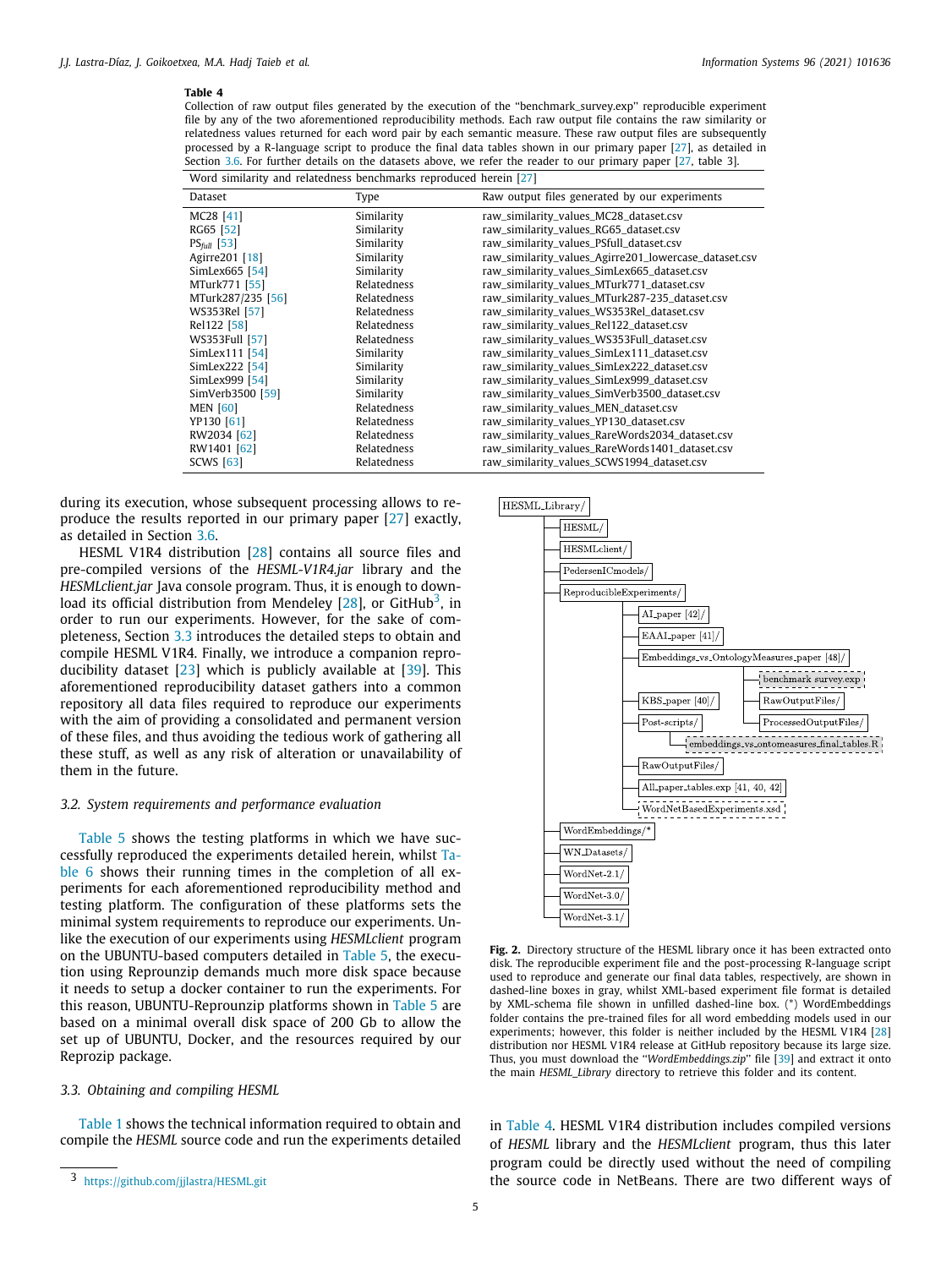#### *J.J. Lastra-Díaz, J. Goikoetxea, M.A. Hadj Taieb et al. Information Systems 96 (2021) 101636*

#### **Table 5**

Testing platforms successfully used to reproduce our experiments. Virtual computers are cloud-based servers based on the OpenStack virtualization platform [\[64\]](#page-16-18). Ubuntu-base1 and Ubuntu-base2, as well as Ubuntu-base3 and Ubuntu-base4, differ only in the disk space demanded by Reprounzip. On the other hand, Ubuntu-base1 and Ubuntu-base2 differ from Ubuntu-base3 and Ubuntu-base4 in that these two later platforms use a more modern CPU than the former ones, which were used in the implementation of our original experiments in [[27\]](#page-15-15). For this reason, the experiments reproduced on Ubuntu-base3 and Ubuntu-base4 configurations report lower running times than the former ones as shown in [Table](#page-5-1) [6](#page-5-1).

<span id="page-5-0"></span>

| Testing platform | Type    | Operating Sys.         | Configuration                                                                    | Tested by |
|------------------|---------|------------------------|----------------------------------------------------------------------------------|-----------|
| Ubuntu-base1     | Virtual | Ubuntu 16.04           | 1 Core Intel E5-2640-v2 CPU @2 GHz, 8 Gb RAM.100 Gb SSD disk                     | Authors   |
| Ubuntu-base2     | Virtual | Ubuntu 16.04           | 2 Intel Core Xeon E5 2699-v4 CPU @2.2 GHz, 8 Gb RAM, 100 Gb SSD disk             | Authors   |
| Ubuntu-base3     | Virtual | Ubuntu 16.04           | 1 Core Intel E5-2640-v2 CPU @2 GHz, 8 Gb RAM, 200 Gb SSD disk                    | Authors   |
| Ubuntu-base4     | Virtual | Ubuntu 16.04           | 2 Intel Core Xeon E5 2699-v4 CPU @2.2 GHz, 8 Gb RAM, 200 Gb SSD disk             | Authors   |
| Windows-base1    | Laptop  | Windows $10 \times 64$ | 1 Intel Core i7-5500U CPU @2.4 GHz, 16 Gb RAM.100 Gb SSD disk                    | Authors   |
| Windows-rev      | Desktop | Windows $10 \times 64$ | 1 Intel Core i5-6400 @2.7 Ghz (3.3 Ghz Turbo), 16 Gb RAM, 240 Gb SSD disk        | Reviewer  |
| Ubuntu-rev       | Server  | Ubuntu 19.10           | 1 Intel Core i7-2600 @3.4 Ghz (3.8 Ghz Turbo), 16 Gb RAM, 500 Gb mechanical disk | Reviewer  |

**Table 6**

Running times obtained on different testing platforms for the execution of all benchmarks by using HESMLclient program with the 'benchmark\_survey.exp' experiment file, or by running ReproUnzip program with the ''WN\_ontology\_measures\_vs\_embeddings.rpz'' file. (\*) Comment from the reviewer: ''this computer was a server devoted to handle other services, so there was no exclusive access to the CPU to run the experiments. This fact and the older hardware configuration justify the significantly larger runtime''.

<span id="page-5-1"></span>

| Run | Testing platform | Method      | Running time                    | Tested by |
|-----|------------------|-------------|---------------------------------|-----------|
|     | Ubuntu-base1     | HESMLclient | 17581 min $\approx$ 12.2 days   | Authors   |
|     | Ubuntu-base3     | ReproUnzip  | 18109 min $\approx$ 12.6 days   | Authors   |
|     | Ubuntu-base2     | HESMLclient | 9622 min $\approx$ 6.68 days    | Authors   |
| 4   | Ubuntu-base4     | ReproUnzip  | 11732 min $\approx$ 8.15 days   | Authors   |
|     | Windows-base1    | HESMLclient | 10 days                         | Authors   |
| b   | Ubuntu-base2     | HESMLclient | 10201 min $\approx$ 7.08 days   | Authors   |
|     | Windows-rev      | HESMLclient | 10800 min $\approx$ 7.5 days    | Reviewer  |
| 8   | Ubuntu-rev       | ReproUnzip  | 21768* min $\approx$ 15.12 days | Reviewer  |

**Table 7**

<span id="page-5-2"></span>

| Step | Windows-based setup instructions for HESML client experiments                                                                                                                                                                                                                                                                                                                                                        |
|------|----------------------------------------------------------------------------------------------------------------------------------------------------------------------------------------------------------------------------------------------------------------------------------------------------------------------------------------------------------------------------------------------------------------------|
| (1)  | Install Java 8 runtime or higher in your workstation.                                                                                                                                                                                                                                                                                                                                                                |
| (2)  | Open a PowerShell console (Windows 7 and higher) in any directory.                                                                                                                                                                                                                                                                                                                                                   |
| (3)  | Create a working directory and move to it as follows:<br>\$ mkdir REPRODIR<br>\$ cd REPRODIR                                                                                                                                                                                                                                                                                                                         |
| (4)  | Download and extract the latest HESML version from its GitHub repository                                                                                                                                                                                                                                                                                                                                             |
|      | (see URL below) using either any Web browser or PowerShell as detailed below:<br>\$ powershell -command "& { iwr https://github.com/jjlastra/HESML/archive/master.zip }"<br>\$ Expand-Archive ./master.zip.                                                                                                                                                                                                          |
| (5)  | Download the WordEmbeddings.zip file from our Dataverse repository [39, see URL below]<br>and extract it onto HESML root directory using either any Web browser or PowerShell as detailed below:<br>\$ cd HESML-master/HESML_LIBRARY<br>\$ mkdir WordEmbeddings<br>\$ cd WordEmbeddings<br>\$ powershell -command "& { iwr https://doi.org/10.21950/wordembeddings.zip }"<br>\$ Expand-Archive ./wordembeddings.zip. |

obtaining the *HESML* source code as follows: (1) by downloading the HESML V1R4 version from the permanent Mendeley Data link [\[28\]](#page-15-16); or (2) by downloading it from its GitHub repository detailed in [Table](#page-2-1) [1](#page-2-1). You could also use the latest HESML version (V1R5), which is available at its permanent repository  $[42]$  and HESML GitHub repository. Once the HESML source code has been downloaded and extracted onto your hard drive, the project will have the folder structure shown in [Fig.](#page-4-3) [2](#page-4-3) and detailed below:

- **HESML** is the main software library folder containing the Net-Beans project and the HESML source code. Below this folder you find the *dist* folder which contains the *HESML-V1R4.jar* distribution file generated during the compilation, whilst *HESMLclient* folder contains the source code of the HESMLclient console application. The main aim of the *HESMLclient.jar* application is to provide a collection of sample functions in order to show the HESML functionality, as well as running any (\*.exp) reproducible experiment file.
- **PedersenICmodels** folder contains the full WordNet-InfoContent -3.0 collection of WordNet-based frequency files created by

Ted Pedersen [\[65\]](#page-16-19). The file names denote the corpus used to build each file. The readme file details the method used to build the frequency files, which is also detailed in [\[66](#page-16-20)].

- **ReproducibleExperiments** folder contains one subfolder for each paper introduced by Lastra-Díaz and García-Serrano [[1](#page-15-0)[,9](#page-15-19),[10\]](#page-15-20) and our primary paper [[27](#page-15-15)] reproduced herein. Likewise, the aforementioned folder also contains a XMLschema file called ''*WordNetBasedExperiments.xsd*'', which describes the syntax of all XML-based experiment files (\*.exp), and the *All\_paper\_tables.exp* file with the definition of all the reproducible experiments corresponding to the three aforementioned papers of Lastra-Díaz and García-Serrano. All (\*.exp) files have been created with the XML Spy editor. In addition, this folder contains the *RawOutput-Files* subfolder with all the raw output files of the three aforementioned papers [[1,](#page-15-0)[9](#page-15-19)[,10\]](#page-15-20).
- **Post-scripts** folder contains a set of post-processing R scripts which process the raw output files generated by all reproducible experiments to generate all final data tables and figures reported in our papers exactly.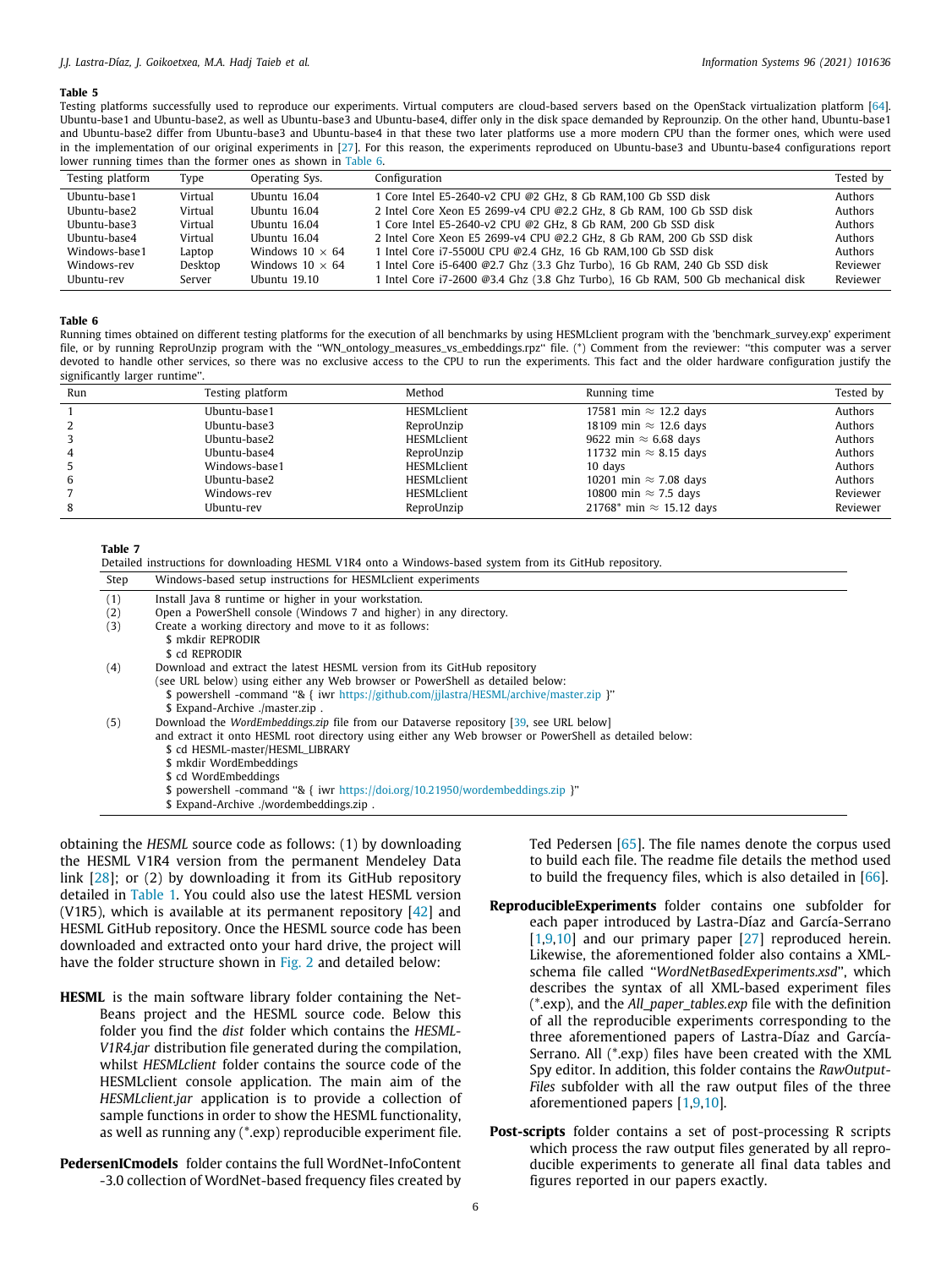<span id="page-6-2"></span>Detailed instructions for downloading HESML V1R4 from its GitHub repository onto a Linux-based system.

| Step | Linux-based setup instructions for HESMLclient experiments                                                                         |
|------|------------------------------------------------------------------------------------------------------------------------------------|
| (1)  | Install Java 8 and Java SE Dev Kit 8 or higher as follows:                                                                         |
|      | \$ sudo apt-get update                                                                                                             |
|      | \$ sudo apt-get -y install default-jdk                                                                                             |
| (2)  | Install UNZIP program as follows:                                                                                                  |
|      | \$ sudo apt-get update                                                                                                             |
|      | \$ sudo apt-get -y install unzip                                                                                                   |
| (3)  | Create a working directory and move to it as follows:                                                                              |
|      | \$ mkdir REPRODIR                                                                                                                  |
|      | \$ cd REPRODIR                                                                                                                     |
| (4)  | Download the latest HESML version from GitHub (see URL below) as follows:                                                          |
|      | \$ wget https://github.com/jilastra/HESML/archive/master.zip                                                                       |
| (5)  | Extract master.zip file onto your working directory as follows:                                                                    |
|      | \$ unzip master.zip                                                                                                                |
| (6)  | Download the WordEmbeddings.zip file from our Dataverse repository [39, see URL below] and extract it onto HESML root directory as |
|      | detailed below.                                                                                                                    |
|      | \$ cd HESML-master/HESML_LIBRARY                                                                                                   |
|      | \$ wget https://doi.org/10.21950/wordembeddings.zip                                                                                |
|      | \$ unzip wordembeddings.zip -d WordEmbeddings                                                                                      |

**Table 9**

<span id="page-6-3"></span>Detailed instructions for compiling HESML onto any Windows or Linux-based system. We recall that the compilation of HESML is not needed to run all experiments introduced herein.

| Step | Detailed instructions to compile HESML                                                                                               |
|------|--------------------------------------------------------------------------------------------------------------------------------------|
| (1)  | Follow the step-by-step procedures to download the HESML source code as detailed in Tables 7 and 8 for Windows or Linux-based        |
|      | systems respectively.                                                                                                                |
| (2)  | Install Java SE Dev Kit 8 and NetBeans 8.0.2 or higher in your workstation.                                                          |
| (3)  | Launch NetBeans IDE and open the HESML and HESMLclient projects contained in the HESML root folder as shown in Table 2.              |
|      | NetBeans automatically detects the presence of a <i>nbproject</i> subfolder with the project files.                                  |
| (4)  | Select HESML and HESMLclient projects in the project treeview respectively. Then, invoke the "Clean and Build project (Shift + F11)" |
|      | command in order to compile both projects.                                                                                           |
|      |                                                                                                                                      |

- **WN\_datasets** folder contains a collection of (\*.csv) data files with fields separated by semicolon which correspond to the word similarity benchmarks shown in [Table](#page-4-2) [4,](#page-4-2) whilst *WordNet-2.1*, *WordNet-3.0* and *WordNet-3.1* contain the database files of three different versions of WordNet.
- **Embeddings\_vs\_OntologyMeasures\_paper** folder contains the reproducible experiment file ''benchmark\_survey.exp'' encoding all benchmarks introduced herein and detailed in [Table](#page-4-2) [4.](#page-4-2) In addition, this folder contains a subfolder called ''RawOutputFiles'' with all raw output similarity files generated by our experiments. The R-language script file called ''embeddings\_vs\_ontomeasures\_final\_tables.R'' generates all files in ''ProcessedOutputFiles'' subfolder.

[Tables](#page-5-2) [7](#page-5-2) and [8](#page-6-2) show a detailed step-by-step procedure to set up our reproducible experiments based on HESML on any Windows or Linux-based system respectively. HESML distribution includes pre-compiled versions of HESMLclient program and HESML library; thus, you could skip the compilation step for running our experiments. However, for the sake of completeness, we briefly detail the compilation steps in [Table](#page-6-3) [9.](#page-6-3)

# *3.4. Running the experiments with* HESMLclient

<span id="page-6-0"></span>Once you have downloaded and extracted the *HESML V1R4* library onto your hard drive as detailed in Section [3.3](#page-4-1), you are ready to run the reproducible experiments by following the steps detailed in [Tables](#page-7-1) [10](#page-7-1) and [11](#page-7-2) for testing platforms based on Windows and Linux respectively. However, before running the experiments, you must download the *WordEmbeddings.zip* file [\[39\]](#page-15-29) and extract it onto the main *HESML\_Library* directory as detailed in step 5 of [Table](#page-5-2) [7](#page-5-2) for Windows, and step 6 of [Table](#page-6-2) [8](#page-6-2) for the Linux-based case. This later ZIP file contains all pre-trained word embedding files; however, it is not included in the current HESML distribution because of its large size and the space limitations

of GitHub and Mendeley repositories. We note that the original *HESMLclient* source code is defined to fetch the required input files from the folder structure of *HESML* as shown in [Fig.](#page-4-3) [2.](#page-4-3)

#### *3.5. Running the ReproZip experiments*

<span id="page-6-4"></span><span id="page-6-1"></span>The ReproZip<sup>[4](#page-6-4)</sup> program was used for recording and packaging the running of the *HESMLclient* program with all the reproducible experiments defined by the ''*benchmark\_survey.exp*'' file into the ''*WN\_ontology\_measures\_vs\_embeddings.rpz*'' file, which is publicly available at our UNED Dataverse repository [\[39\]](#page-15-29). This later Reprozip file was generated by running Reprozip on the Ubuntubase1 workstation detailed in [Table](#page-5-0) [5](#page-5-0); however, in order to run ReproUnzip based on Docker as detailed below is needed to set up an Ubuntu-Reprounzip platform (see [Table](#page-5-0) [5](#page-5-0)). Because the execution of the experiments takes long time, and Reprounzip with Docker cannot be executed in background mode without any output console, we will setup and use the ''screen'' program on Linux.

In order to set up and run the reproducible experiments introduced herein, you need to use ReproUnzip. ReproUnzip can be used with two different virtualization platforms: (1) Vagrant + VirtualBox, or (2) Docker. However, because of its simple setup and computational efficiency, our preferred ReproUnzip configuration is that based on Docker. For instance, in order to setup ReproUnzip based on Docker for Ubuntu, you should follow the detailed steps shown in [Table](#page-7-3) [12](#page-7-3), despite several steps possibly being unnecessary depending on your starting configuration. Once ReproUnzip and Docker have been successfully installed, [Table](#page-8-1) [13](#page-8-1) shows the detailed instructions to set up and run the reproducible experiments. Those readers who prefer to use ReproUnzip with VirtualBox instead of Docker can consult the ReproZip installation page.<sup>[5](#page-6-5)</sup>

<span id="page-6-5"></span><sup>4</sup> <https://www.reprozip.org/>

<sup>5</sup> <https://reprozip.readthedocs.io/en/1.0.x/install.html>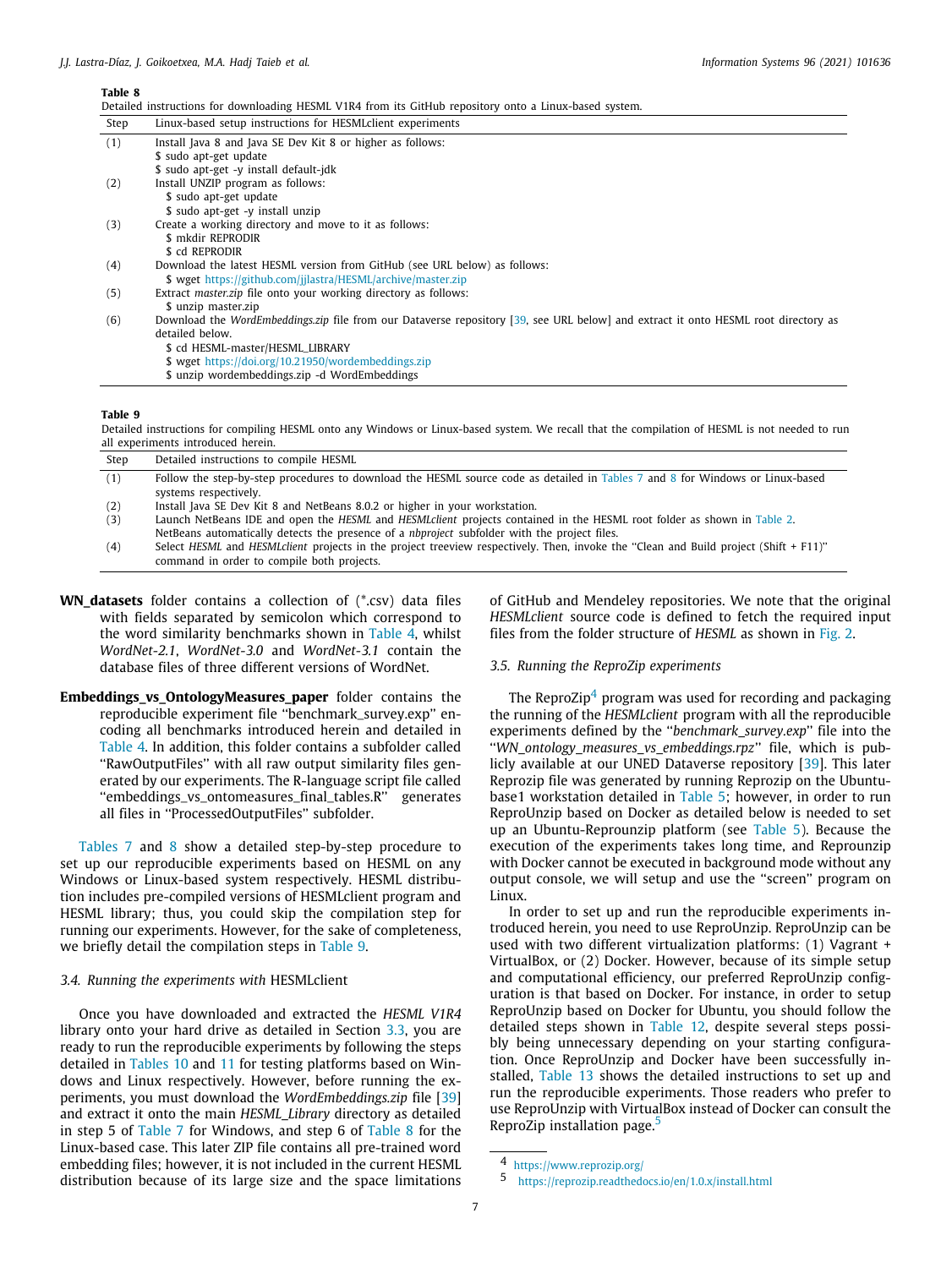<span id="page-7-1"></span>

|                                                                                                                                                                                | Detailed instructions for running our experiments with the HESMLClient program on any testing platform based on Windows.                                                                           |
|--------------------------------------------------------------------------------------------------------------------------------------------------------------------------------|----------------------------------------------------------------------------------------------------------------------------------------------------------------------------------------------------|
| Step                                                                                                                                                                           | HESML client running instructions on any Windows-based system                                                                                                                                      |
| (1)                                                                                                                                                                            | Open a command console in the HESML client directory as shown in Fig. 2.<br>\$ cd REPRODIR/HESML_Library/HESMLclient                                                                               |
| (2)                                                                                                                                                                            | Run the following command with the reproducible experiment file:<br>\$ java -jar -Xms4096m dist/HESMLclient.jar /ReproducibleExperiments/Embeddings vs OntologyMeasures paper/benchmark survey.exp |
| Command in step 2 above will generate all raw output files listed in Table 4 onto<br>(3)<br>/ReproducibleExperiments/Embeddings_vs_OntologyMeasures_paper folder (see Fig. 2). |                                                                                                                                                                                                    |
| Table 11                                                                                                                                                                       |                                                                                                                                                                                                    |
|                                                                                                                                                                                | Detailed instructions for running our experiments with the HESMLClient program on any testing platform based on Linux.                                                                             |
| Step                                                                                                                                                                           | HESML client running instructions on any Linux-based system                                                                                                                                        |

<span id="page-7-2"></span>

| (1) | Open a Linux command console in the HESML client directory (see Fig. 2).<br>user@server\$ cd REPRODIR/HESML_Library/HESMLclient |
|-----|---------------------------------------------------------------------------------------------------------------------------------|
| (2) | We create a "screen" session and run HESMLclient in background. Note that HESMLclient execution could take up to two weeks (see |
|     | Table 6).                                                                                                                       |
|     | user@server\$ screen -S REPROEXPS                                                                                               |
|     | user@screen\$ java -jar -Xms4096m dist/HESMLclient.jar                                                                          |
|     | ReproducibleExperiments/Embeddings vs OntologyMeasures paper/benchmark survey.exp                                               |
| (3) | We detach from "screen" before to close the server main console                                                                 |
|     | user@screen\$ CTRL+a. d                                                                                                         |
| (4) | We reattach to the screen console to check the completion of HESML client                                                       |
|     | user@server\$ screen -r REPROEXPS                                                                                               |
| (5) | We destroy the "screen" console once finished HESML client execution                                                            |
|     | user@server\$ screen -X -S REPROEXPS quit                                                                                       |
| (6) | Second command in step (2) above will generate all raw output files listed in Table 4 onto                                      |
|     | /ReproducibleExperiments/Embeddings vs OntologyMeasures paper folder (see Fig. 2).                                              |

**Table 12**

Detailed instructions on installing ReproUnzip with Docker for Ubuntu. Despite that steps above could look tedious, we prefer that readers are aware of all packages being installed instead of running a single setup script hiding this information.

<span id="page-7-3"></span>

| Step | Detailed setup instructions for ReproUnzip on any Linux-based system                                                                        |
|------|---------------------------------------------------------------------------------------------------------------------------------------------|
|      | Steps (1-4) below install Reprounzip and all its dependencies.                                                                              |
| (1)  | \$ sudo apt-get update                                                                                                                      |
| (2)  | \$ sudo apt-get -y install libffi-dev libssl-dev openssl openssh-server                                                                     |
|      | In some systems, python3-pip should be used instead of python-pip in step (3). Thus, you should use "pip3" instead of "pip" in step         |
|      | $(4)$ below.                                                                                                                                |
| (3)  | \$ sudo apt-get -y install libsqlite3-dev python-dev python-pip screen                                                                      |
| (4)  | \$ sudo pip install reprounzip[all]                                                                                                         |
|      | Steps (5–11) below install the latest version of Docker CE whilst step 11 checks its installation. For further details, we refer the reader |
|      | to the official Docker setup page: https://docs.docker.com/install/linux/docker-ce/ubuntu/                                                  |
| (5)  | \$ sudo apt-get -y install apt-transport-https ca-certificates                                                                              |
| (6)  | \$ sudo apt-get -y install curl gnupg-agent software-properties-common                                                                      |
| (7)  | \$ curl -fsSL https://download.docker.com/linux/ubuntu/gpg   sudo apt-key add -                                                             |
| (8)  | \$ sudo add-apt-repository "deb [arch=amd64] https://download.docker.com/linux/ubuntu \$(lsb_release -cs) stable"                           |
| (9)  | \$ sudo apt-get update                                                                                                                      |
| (10) | \$ sudo apt-get -y install docker-ce docker-ce-cli containerd.io                                                                            |
| (11) | \$ sudo docker run hello-world                                                                                                              |

The running of the reproducible experiments based on Docker for Ubuntu took approximately one week in a modern virtual computer as detailed in [Table](#page-5-1) [6](#page-5-1). Once the running is completed, you should follow the instructions shown in [Table](#page-8-2) [14](#page-8-2) to retrieve the raw output files from the Docker container, as listed in [Table](#page-4-2) [4](#page-4-2). Finally, [Table](#page-5-1) [6](#page-5-1) reports a sample of software platforms in which the Reprozip-based experiments introduced herein have been successfully reproduced.

# *3.6. Processing of the raw output files*

<span id="page-7-0"></span>The running of the ''*benchmark\_survey.exp*'' experiment file generates the collection of comma-separated files (\*.csv) listed in [Table](#page-4-2) [4](#page-4-2), whose values are separated by a semicolon. All raw output files are saved in the same folder as their corresponding input reproducible experiment file.

Raw output similarity files generated by our experiments must be processed in order to compute the Pearson, Spearman, and Harmonic score metrics matching the tables shown in our primary paper [\[27\]](#page-15-15). We provide a R-language script called ''*embeddings* vs ontomeasures final tables.R" with the aim of automating this post-processing. The latest version of the aforementioned post-processing script should be obtained from HESML GitHub distribution, as detailed in [Tables](#page-5-2) [7](#page-5-2) and [8,](#page-6-2) or from our companion reproducibility dataset [[39](#page-15-29)]. This aforementioned script includes the source code of the *mat.sort* function provided by the BioPhysConnectoR package [\[67\]](#page-16-21), which is no longer available in CRAN server.

<span id="page-7-5"></span><span id="page-7-4"></span>In order to carry-out the aforementioned post-processing, you should setup either the R statistical program<sup>[6](#page-7-4)</sup> or RStudio<sup>[7](#page-7-5)</sup> in your workstation and follow the steps detailed in [Table](#page-8-3) [15](#page-8-3). Then, you need to install the ''knitr'' and ''readr'' packages using the functionality provided for this task by any of the two aforementioned programs. [Table](#page-9-0) [16](#page-9-0) shows the output files which are generated from the raw output files listed in [Table](#page-4-2) [4](#page-4-2) by running our aforementioned post-processing script, as well as their corresponding data tables in our primary paper [\[27\]](#page-15-15). In addition, our post-processing script generates a collection of HTML files which contain all data tables reported in our primary paper [\[27\]](#page-15-15).

<sup>6</sup> <https://www.r-project.org/>

<sup>7</sup> <https://rstudio.com/>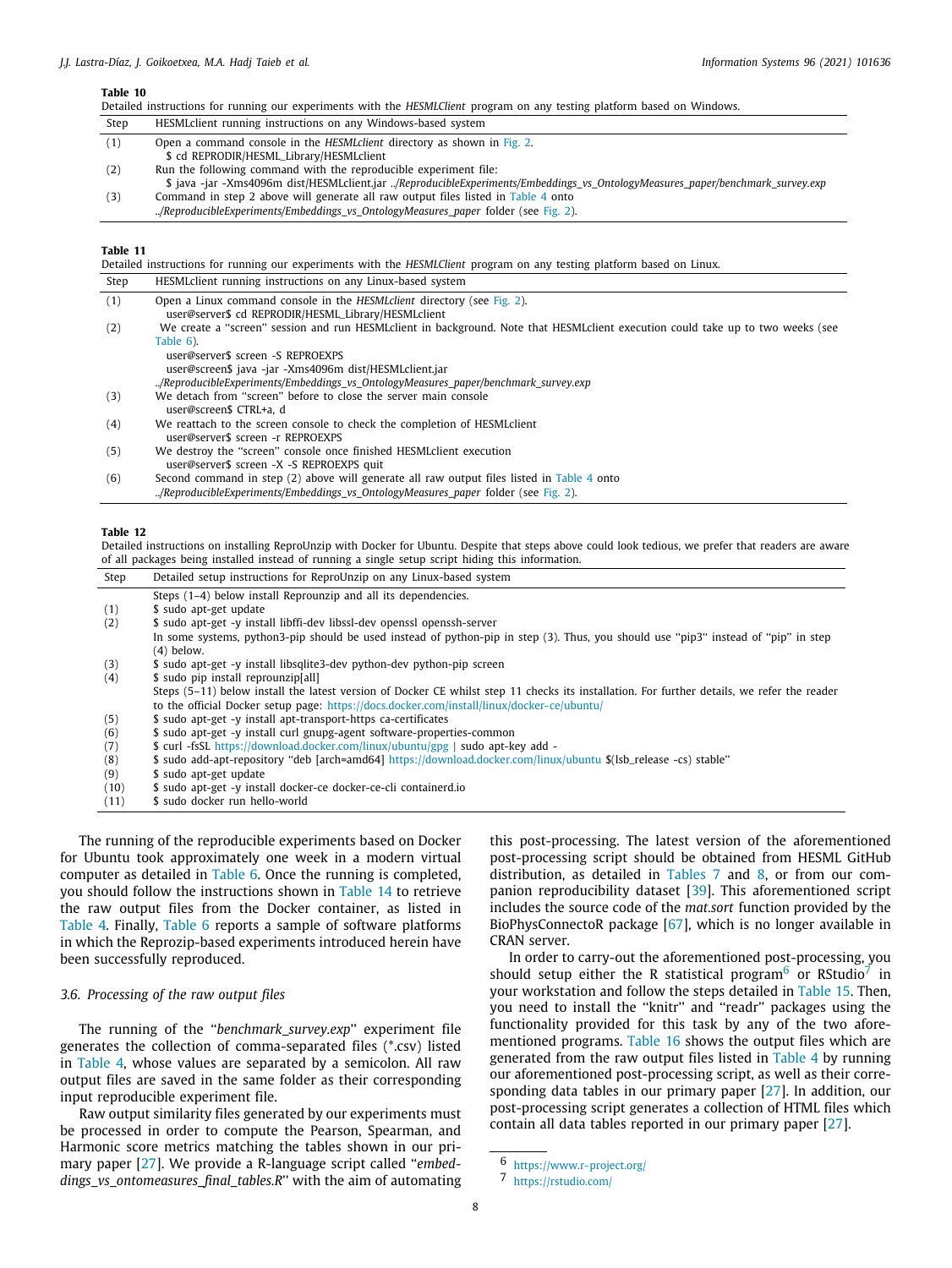<span id="page-8-1"></span>Detailed instructions on how to reproduce the packaged experiments once Reprounzip has been installed. We use *screen* program with the aim of allowing the execution of Reprounzip in background whilst main program console is detached and closed. Step Detailed setup and running instructions for our Reprozip-based experiments (1) Setup the Reprounzip program onto any supported platform (Linux, Windows and MacOS) by following the step-by-step guide detailed in [Table](#page-7-3) [12](#page-7-3) (see ReproZip installation page for further information). (2) Move to the home directory and create a working directory as follows \$ cd /home \$ mkdir REPROEXPS \$ cd REPROEXPS (3) Download the *WN* ontology measures vs embeddings.rpz (12.4 Gb) from its repository [\[39\]](#page-15-29). For instance, you can execute the command below. The download of this file could takes several minutes. \$ wget [http://dx.doi.org/10.21950/wn\\_ontology\\_measures\\_vs\\_embeddings.rpz](http://dx.doi.org/10.21950/wn_ontology_measures_vs_embeddings.rpz) (4) Next, we must setup the docker container as detailed below which could take up to 45 min depending of your testing platform. Thus,

we recommend to create a ''screen'' session to run in background both setup and running of the Reprozip-based experiment. You can detach from "screen" console by pressing "Ctrl+a,d". user@server\$ screen -S REPROUNZIP user@server\$ reprounzip docker setup wn\_ontology\_measures\_vs\_embeddings.rpz docker\_folder (5) Next, we will run the Reprozip-based experiment. Note that Reprounzip execution could take up to two weeks depending on your

- hardware setup (see [Table](#page-5-1) [6](#page-5-1)). We strongly recommend to keep open the *screen* console to run the experiment in background as detailed below.
	- user@screen\$ reprounzip docker run docker\_folder
	- We detach from ''screen'' before to close the server main console user@screen\$ CTRL+a, d
	-
	- We reattach to the screen console to check the completion of Reprounzip user@server\$ screen -r REPROUNZIP
	- We destroy the ''screen'' console once finished Reprounzip execution
	- user@server\$ screen -X -S REPROUNZIP quit

#### **Table 14**

<span id="page-8-2"></span>Detailed instruction to recover the output files generated by our Reprozip-based experiments. The first instruction shows a list with the output files generated by the experiments, whilst the second one extracts all the output files from the container and downloads them onto the current folder. You should obtain all raw output files listed in [Table](#page-4-2) [4.](#page-4-2)

| Ster | Recovering the output files generated by our Reprozip-based experiments |
|------|-------------------------------------------------------------------------|
|      | user@server\$ reprounzip showfiles docker_folder                        |
|      | user@server\$ sudo reprounzip docker download --all docker_folder       |
|      |                                                                         |

# **Table 15**

<span id="page-8-3"></span>Detailed instructions for the post-processing of the raw output files generated by our experiments. R-language script computes all Pearson, Spearman and Harmonic score metrics and generates a HTML report file reproducing all data tables reported by our primary paper Lastra-Díaz et al. [\[27\]](#page-15-15).

| Step | Detailed post-processing instructions based on a R-language script                                                                     |
|------|----------------------------------------------------------------------------------------------------------------------------------------|
| (1)  | Launch the R statistical program and install <i>knitr</i> and <i>readr</i> packages.                                                   |
| (2)  | Launch the R statistical program (you could also use R-Studio).                                                                        |
| (3)  | Select the menu option "File->Open script". Then, load the R-language script file called embeddings_vs_ontomeasures_final_tables.R     |
|      | contained in the folder shown in figure Fig. 2. The latest version of the aforementioned script should be obtained from HESML GitHub   |
|      | distribution or our companion reproducibility dataset [39].                                                                            |
| (4)  | Edit the rootDir, inputDir and outputDir variables at the beginning of the script in order to set the directory which contains the raw |
|      | output files onto your hard drive, as well as the directory in which will be saved the final assembled data tables as reported in our  |
|      | primary paper [27]. IMPORTANT NOTE: inputDir and <i>outputDir</i> variables should end with slash '/' symbol.                          |
| (5)  | Select the menu option "Edit->Run all". The final assembled data tables will be saved in the output directories defined above, as      |
|      | detailed in Table 16. In addition, the aforementioned R script creates a and opens a collection of HTML files which show all data      |
|      | tables in our primary paper [27] and detailed in Table 16.                                                                             |

Finally, raw data files and processed data files shown in [Ta](#page-4-2)[bles](#page-4-2) [4](#page-4-2) and [16](#page-9-0) respectively could be loaded into any spreadsheet software to carry-out any further data analysis or confirming the reproducibility of the experiments and results reported by our primary paper [[27](#page-15-15)].

# **4. Extending and reusing our reproducible experiments**

<span id="page-8-0"></span>Our reproducible experiments are based on the XML-based HESML experiment file format (\*.exp) whose specification is detailed by the ''*WordNetBasedExperiments.xsd*'' schema file distributed with HESML library as shown in [Fig.](#page-4-3) [2](#page-4-3). Both \*.exp experiment files and \*.xsd schema file were created with XML Spy editor. Next paragraphs provide a detailed description of the main objects encoded by the HESML XML-based experiment file format, and how they could be used to create new experiments from scratch like those introduced herein.

*HESML XML-Based experiment file format.* [Fig.](#page-9-1) [3](#page-9-1) shows a sample file which has been extracted from the ''benchmark\_survey.exp'' file encoding all reproducible experiments introduced herein. *WordNetBasedExperiments* is the root node, which contains the collection of word similarity or relatedness benchmarks to be evaluated, whilst *SingleDatasetSimilarityValuesExperiment* encodes a specific word similarity benchmark defined by a dataset, an output directory, and a collection of WordNet-based similarity measures and pre-trained word embedding models. *SimilarityMeasures* nodes encode ontology-based semantic similarity measures based on WordNet which could require a further Information Content (IC) model for its implementation, being declared below the *WordNetMeasures* node. Likewise, *RawWord-VectorFiles* encodes the collection of pre-trained word embedding files to be evaluated in the same dataset. Both *SimilarityMeasures* and *RawWordVectorFiles* could be declared independently, and they could contain an unlimited number of methods to be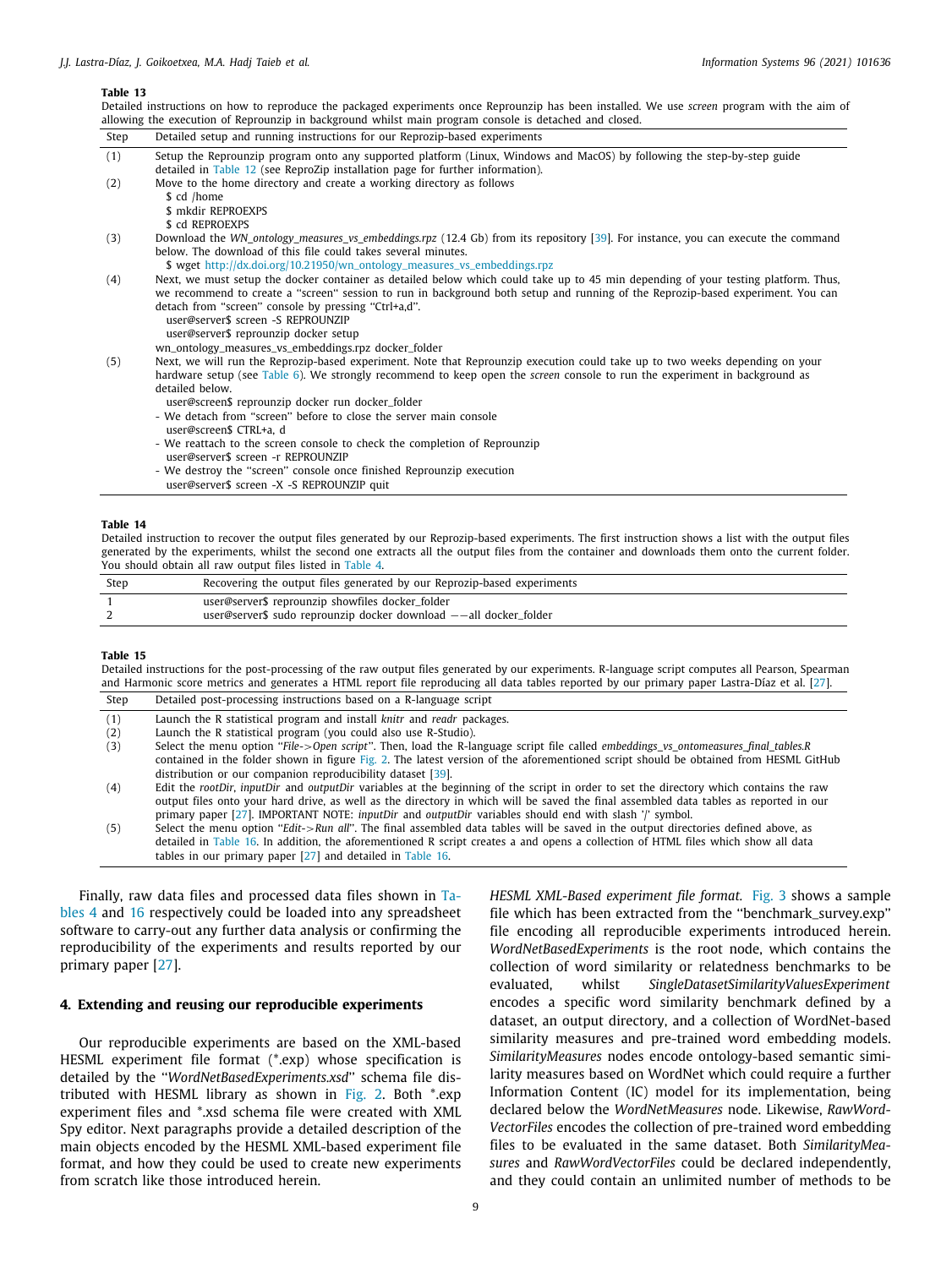<span id="page-9-0"></span>Collection of processed output files generated by the execution of the ''embeddings\_vs\_ontomeasures\_final\_tables.R'' script file onto the *outputDir* directory and their corresponding tables in our primary work [\[27\]](#page-15-15).

| File# | Post-processing output files saved at "outputDir" directory | In primary paper [27]      |
|-------|-------------------------------------------------------------|----------------------------|
| -1    | table_Pearson_SimDatasets.csv                               | table 4 (full precision)   |
| 2     | table_Pearson_SimDatasets_rounded.csv                       | table 4                    |
| 3     | table_Spearman_SimDatasets.csv                              | table 5 (full precision)   |
| 4     | table_Spearman_SimDatasets_rounded.csv                      | table 5                    |
| 5     | table_Pearson_RelDatasets.csv                               | table 6 (full precision)   |
| 6     | table_Pearson_RelDatasets_rounded.csv                       | table 6                    |
| 7     | table_Spearman_RelDatasets.csv                              | table 7 (full precision)   |
| 8     | table_Spearman_RelDatasets_rounded.csv                      | table 7                    |
| 9     | table_joined_allEmbeddings_similarity.csv                   | table 8 (full precision)   |
| 10    | table_joined_allEmbeddings_similarity_rounded.csv           | table 8                    |
| 11    | table_joined_allEmbeddings_relatedness.csv                  | table 9 (full precision)   |
| 12    | table_joined_allEmbeddings_relatedness_rounded.csv          | table 9                    |
| 13    | table_pvalues_AttractReppel_allembeddings_similarity.csv    | table A.1                  |
| 14    | table_pvalues_Paragramws_allembeddings_relatedness.csv      | table A.2                  |
| 15    | table_AvgMeasures_Pearson_SimDatasets.csv                   | table A.3 (full precision) |
| 16    | table_AvgMeasures_Pearson_SimDatasets_rounded.csv           | table A.3                  |
| 17    | table_AvgMeasures_Spearman_SimDatasets.csv                  | table A.4 (full precision) |
| 18    | table_AvgMeasures_Spearman_SimDatasets_rounded.csv          | table A.4                  |
| 19    | table_AvgMeasures_Pearson_RelDatasets.csv                   | table A.5 (full precision) |
| 20    | table_AvgMeasures_Pearson_RelDatasets_rounded.csv           | table A.5                  |
| 21    | table_AvgMeasures_Spearman_RelDatasets.csv                  | table A.6 (full precision) |
| 22    | table_AvgMeasures_Spearman_RelDatasets_rounded.csv          | table A.6                  |

XML-based HESML experiment file sample

```
<WordNetBasedExperiments>
    <SingleDatasetSimilarityValuesExperiment>
        <OutputFileName>raw_similarity_values_MC28_dataset.csv</OutputFileName>
        <DatasetDirectory>../WN\_Datasets</DatasetDirectory>
        <DatasetFileName>Miller_Charles_28_dataset.csv</DatasetFileName>
        <WordNetMeasures>
            <\!\!W\!ord\!N\!et\!DatabaseFileName\!>\!data.noun\!/\!W\!ord\!Net\!DatabaseFileName\!>\!<WordNetDatabaseDirectory>../Wordnet-3.0/dict</WordNetDatabaseDirectory>
            <SimilarityMeasures>
                 <SpecificSimilaritvMeasure>
                     <MeasureType>JiangConrath</MeasureType>
                     <IntrinsicICModel>Sanchez2011</IntrinsicICModel>
                 </SpecificSimilarityMeasure>
                 <SpecificSimilarityMeasure>
                    <MeasureType>Rada</MeasureType>
                 </SpecificSimilarityMeasure>
            </SimilarityMeasures>
        </WordNetMeasures>
        <RawWordVectorFiles>
            <EmbVectorFiles>
                 <VectorFile>../WordEmbeddings/attract-reppel.emb</VectorFile>
            </EmbVectorFiles>
            <UKBVectorFiles>
                <VectorFile>../WordEmbeddings/wordnet-ukb.ppv</VectorFile>
            </UKBVectorFiles>
            <NasariVectorFiles>
                 <NasariVectorFile>
                     <SensesFile>../WordEmbeddings/nasari/en_wordsenses_BN.txt</SensesFile>
                     <VectorFile>../WordEmbeddings/nasari/nasari-unified</VectorFile>
                </NasariVectorFile>
            </NasariVectorFiles>
        </RawWordVectorFiles>
    </SingleDatasetSimilarityValuesExperiment>
\frac{2}{\sqrt{2}} /WordNetBasedExperiments>
```
<span id="page-9-1"></span>**Fig. 3.** XML source code above shows an example of a HESML reproducible experiment on word similarity and relatedness. Source code above has been extracted from the ''benchmark\_survey.exp'' file which encodes all experiments reported in our primary paper [\[27\]](#page-15-15).

evaluated. The latest HESML version supports three different pretrained word embeddings file formats which are defined by the *EmbVectorFiles*, *UKBVectorFiles* and *NasariVectorFiles* nodes. Raw output files which are generated by *SingleDatasetSimilarityValuesExperiment* procedures contain a matrix of values encoding the raw similarity value reported by each method for each word pair in the similarity dataset being evaluated.

*Extending or modifying our experiments.* Anyone could use our main aforementioned experiment file as a template to create new experiments from scratch by evaluating other sets of available ontology-based semantic similarity measures based on Word-Net, pre-trained word embedding models, or word similarity datasets not considered herein. For instance, the reader could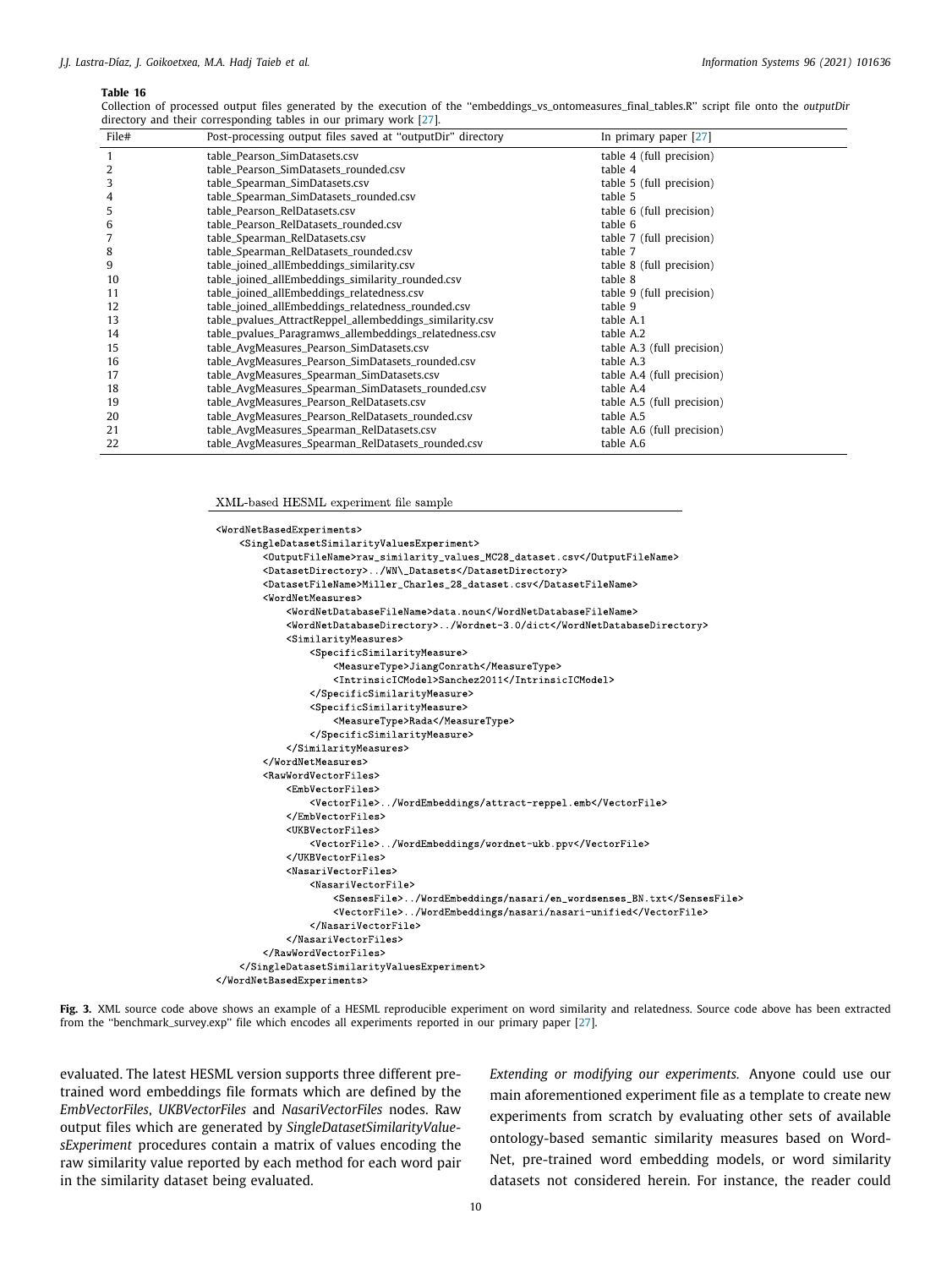Pearson correlation (r) values for each Ontology-based semantic Topological similarity Measure (OTM), Ontology-based Vector Model (OVM) or Word Embedding (WE/WEC) model in the five noun similarity datasets. Measures (rows) are ranked according to their average value shown in Avg column. Best value for each dataset is shown in bold. (\*) Last column shows p-values for an one-side t-Student distribution between Attract–repel [[50\]](#page-16-4) model and the remaining methods using the performance in the five noun similarity datasets as paired random sample with the aim of testing the hypothesis that Attract–repel significantly outperforms remaining methods in Pearson correlation. (\*\*) The values reported in this column correspond to an evaluation of the MC28 dataset with its original similarity scores, which is carried-out in this work to fix a mismatch in the MC28 benchmark file used in our primary paper [\[27](#page-15-15)]. Our primary paper reports the values obtained in the evaluation of the MC28 dataset with the similarity scores of the RG65 dataset.

<span id="page-10-1"></span>

|            | Corrigendum of our primary paper [27, table 4] | Pearson correlation (r) in noun similarity datasets |             |             |                  |           |       |           |              |
|------------|------------------------------------------------|-----------------------------------------------------|-------------|-------------|------------------|-----------|-------|-----------|--------------|
| Family     | Measure                                        | IC model                                            | $MC28$ (**) | <b>RG65</b> | $PS$ <i>full</i> | Agirre201 | SL665 | Avg $(r)$ | $p-value(*)$ |
| <b>WEC</b> | Attract-repel [50]                             |                                                     | 0.847       | 0.840       | 0.893            | 0.720     | 0.691 | 0.798     |              |
| <b>OTM</b> | cosw <sub>I&amp;C</sub> [1]                    | Sánchez<br>et al. [68]                              | 0.885       | 0.877       | 0.885            | 0.695     | 0.592 | 0.787     | 0.340        |
| <b>OTM</b> | Cai <sub>strategy2</sub> [69]                  | Cai et al.<br>$[69]$                                | 0.854       | 0.872       | 0.901            | 0.687     | 0.608 | 0.784     | 0.270        |
| <b>OTM</b> | Hadj Taieb et al. [4]                          |                                                     | 0.826       | 0.867       | 0.907            | 0.708     | 0.609 | 0.784     | 0.240        |
| <b>OTM</b> | Zhou et al. [70]                               | Seco et al.<br>$[71]$                               | 0.848       | 0.873       | 0.895            | 0.672     | 0.624 | 0.782     | 0.220        |
| <b>OTM</b> | cos[&C[1]                                      | Sánchez<br>et al. $[68]$                            | 0.852       | 0.875       | 0.900            | 0.682     | 0.594 | 0.781     | 0.240        |
| <b>WEC</b> | Counter-fitting [72]                           |                                                     | 0.824       | 0.806       | 0.866            | 0.701     | 0.697 | 0.779     | 0.023        |
| <b>WEC</b> | Paragram-ws [46]                               |                                                     | 0.801       | 0.810       | 0.849            | 0.765     | 0.662 | 0.778     | 0.140        |
| <b>OTM</b> | Pirró&Seco <sup>[73]</sup>                     | Seco et al.<br>[71]                                 | 0.849       | 0.862       | 0.897            | 0.679     | 0.597 | 0.777     | 0.180        |
| <b>WEC</b> | Paragram-sl [46]                               |                                                     | 0.799       | 0.798       | 0.854            | 0.748     | 0.682 | 0.776     | 0.100        |
| <b>OTM</b> | $GaOstrat3$ [74]                               | CPRefHypo<br>$[10]$                                 | 0.826       | 0.865       | 0.891            | 0.674     | 0.614 | 0.774     | 0.120        |
| <b>OTM</b> | Meng and Gu [75]                               | Seco et al.<br>$[71]$                               | 0.809       | 0.860       | 0.903            | 0.692     | 0.605 | 0.774     | 0.130        |
| <b>OTM</b> | <b>FaITH</b> [76]                              | Seco et al.<br>$[71]$                               | 0.803       | 0.856       | 0.904            | 0.692     | 0.605 | 0.772     | 0.120        |
| <b>OTM</b> | Lin [77]                                       | Seco et al.<br>$[71]$                               | 0.819       | 0.861       | 0.894            | 0.680     | 0.601 | 0.771     | 0.110        |
| <b>OTM</b> | $Listrat3$ [78]                                |                                                     | 0.828       | 0.862       | 0.885            | 0.664     | 0.606 | 0.769     | 0.099        |
| OTM        | Jiang&Conrath [79]                             | Sánchez<br>et al. [68]                              | 0.858       | 0.862       | 0.876            | 0.652     | 0.584 | 0.766     | 0.130        |
| <b>OTM</b> | Leacock&Chodorow [80]                          |                                                     | 0.813       | 0.851       | 0.871            | 0.647     | 0.605 | 0.757     | 0.040        |
| <b>OTM</b> | Sánchez et al. [81]                            |                                                     | 0.794       | 0.848       | 0.870            | 0.669     | 0.594 | 0.755     | 0.034        |
| <b>OVM</b> | WN-RandowWalks [14]                            |                                                     | 0.811       | 0.797       | 0.843            | 0.773     | 0.543 | 0.753     | 0.120        |
| <b>OTM</b> | Resnik [82]                                    | CPRefLeSub-0.810<br>Rat<br>$[10]$                   |             | 0.823       | 0.874            | 0.669     | 0.512 | 0.738     | 0.057        |
| <b>OVM</b> | Nasari [49]                                    |                                                     | 0.880       | 0.791       | 0.812            | 0.708     | 0.489 | 0.736     | 0.095        |
| <b>OTM</b> | Meng et al. [83]                               | Seco et al.<br>$[71]$                               | 0.796       | 0.849       | 0.837            | 0.613     | 0.571 | 0.733     | 0.023        |
| <b>OTM</b> | Mubaid&Nguyen [84]                             |                                                     | 0.780       | 0.807       | 0.853            | 0.645     | 0.576 | 0.732     | 0.005        |
| WE         | FastText [47]                                  |                                                     | 0.860       | 0.793       | 0.818            | 0.775     | 0.411 | 0.731     | 0.160        |
| WE         | GloVe [44]                                     |                                                     | 0.807       | 0.770       | 0.759            | 0.797     | 0.467 | 0.720     | 0.097        |
| WE         | <b>CBOW [43]</b>                               |                                                     | 0.807       | 0.772       | 0.786            | 0.763     | 0.461 | 0.718     | 0.073        |
| <b>OTM</b> | Pedersen et al. [85]                           |                                                     | 0.746       | 0.781       | 0.840            | 0.605     | 0.551 | 0.705     | 0.002        |
| <b>OTM</b> | Garla and Brandt [86]                          | Sánchez<br>et al. [68]                              | 0.721       | 0.769       | 0.847            | 0.572     | 0.512 | 0.684     | 0.005        |
| <b>OTM</b> | Rada et al. [87]                               |                                                     | 0.707       | 0.771       | 0.751            | 0.558     | 0.565 | 0.670     | 0.001        |
| <b>OTM</b> | Wu&Palmer <sub>fast</sub> [88]                 |                                                     | 0.630       | 0.720       | 0.715            | 0.568     | 0.473 | 0.621     | 0.000        |
| <b>WEC</b> | SymPatterns-500d [45]                          |                                                     | 0.648       | 0.690       | 0.709            | 0.454     | 0.435 | 0.587     | 0.000        |
| <b>OVM</b> | WordNet UKB [18]                               |                                                     | 0.515       | 0.548       | 0.629            | 0.375     | 0.361 | 0.486     | 0.000        |

evaluate any ontology-based methods by declaring it in any *SimilarityMeasures* node whenever this method have been previously implemented in HESML and its keyname being specified by the *SimilarityMeasureType* enumeration in the ''*WordNetBasedExperiments.xsd*'' schema file. Likewise, currently supported IC models are specified by the *IntrinsicICModelType* enumeration in the aforementioned XML schema file. On the other hand, the reader could evaluate any unconsidered pre-trained word embedding model by declaring a new method in the *RawWordVectorFiles*, whenever its corresponding pre-trained model being provided in any of the three file formats which are currently supported, otherwise it would be needed to extend HESML to support a new pre-trained word embedding file format. Finally, the reader could define any new benchmark considering a different set of word similarity datasets by declaring further *SingleDatasetSimilarityValuesExperiment* nodes with their corresponding dataset files in comma-separated file format. For a detailed list of the methods currently implemented by HESML V1R4, we refer the readers to its release notes [[28\]](#page-15-16).

# **5. Corrigendum of the mismatch in the MC28 similarity scores**

<span id="page-10-0"></span>Despite the reproducibility protocol detailed in Section [3](#page-2-0) allows to reproduce all the results in our primary work [[27](#page-15-15)] exactly, there was an unintentional and unfortunate mismatch in the preparation of the MC28 [[41](#page-15-31)] benchmark file used in our experiments, which was detected during the review of this work. The MC28 dataset is made up by a subset of the word pairs in the RG65 dataset [[52\]](#page-16-6); however, the similarity scores for the same word pairs are slightly different. Because of a manipulation error, our aforementioned MC28 dataset file, called *Miller\_Charles\_28\_dataset.csv* as detailed in primary work [\[27,](#page-15-15)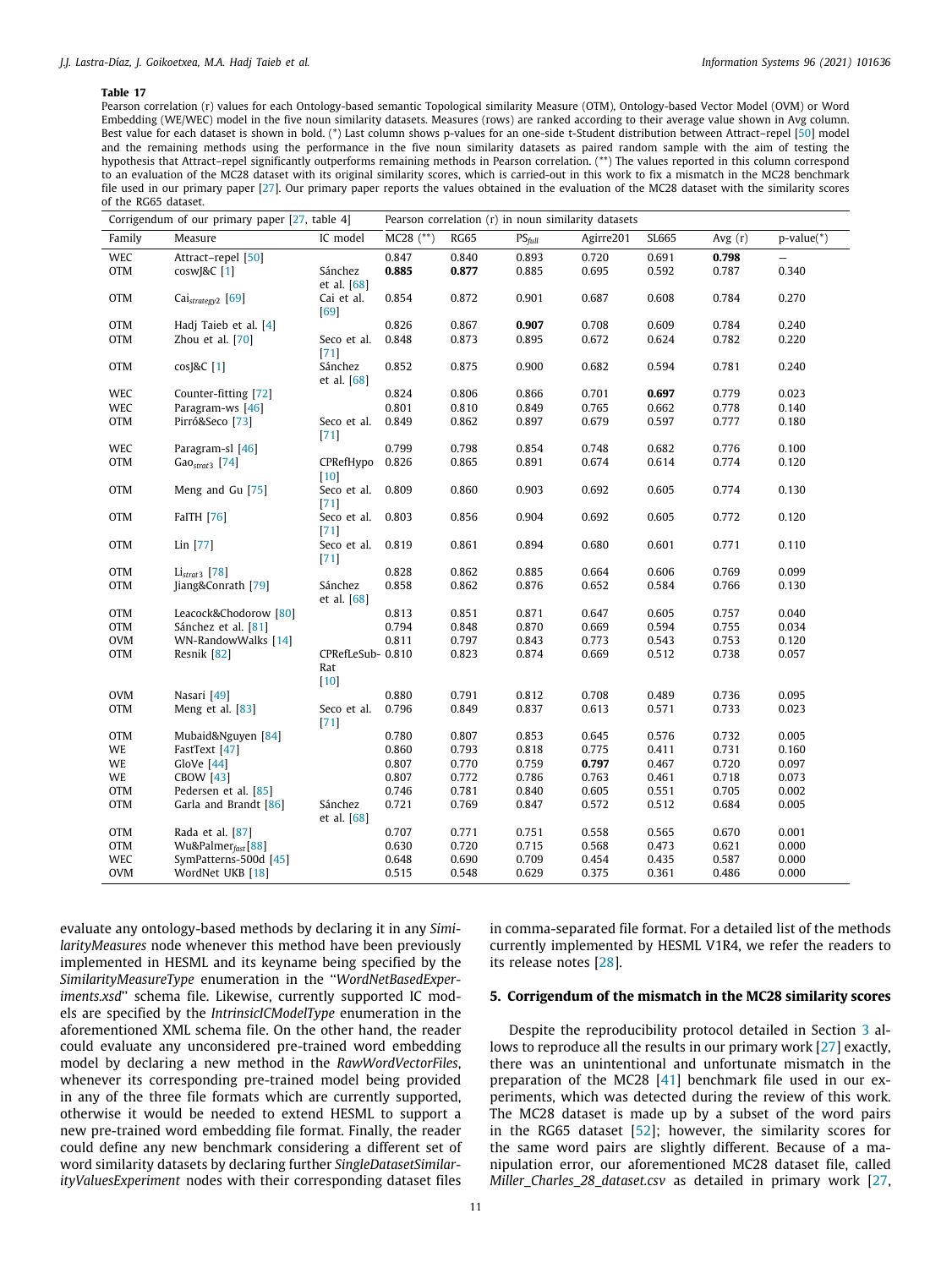Spearman rank correlation ( $\rho$ ) values for each Ontology-based semantic Topological similarity Measure (OTM), Ontology-based Vector Model (OVM) or Word Embedding (WE/WEC) model in the five similarity datasets. Measures (rows) are ranked according to their average value shown in Avg column. Best value for each dataset is shown in bold. (\*) Last column shows p-values for an one-side t-Student distribution between Attract-repel [\[50\]](#page-16-4) model and the remaining methods using the performance in the five noun similarity datasets as paired random sample with the aim of testing the hypothesis that Attract–repel significantly outperforms remaining methods in Spearman rank correlation. (\*\*) The values reported in this column correspond to an evaluation of the MC28 dataset with its original similarity scores, which is carried-out in this work to fix a mismatch in the MC28 benchmark file used in our primary paper [[27\]](#page-15-15). Our primary paper reports the values obtained in the evaluation of the MC28 dataset with the similarity scores of the RG65 dataset.

<span id="page-11-0"></span>

| Corrigendum of our primary paper [27, table 5] |                                 |                          | Spearman correlation ( $\rho$ ) in noun similarity datasets |             |           |           |       |              |                          |
|------------------------------------------------|---------------------------------|--------------------------|-------------------------------------------------------------|-------------|-----------|-----------|-------|--------------|--------------------------|
| Family                                         | Measure                         | IC model                 | $MC28$ $(**)$                                               | <b>RG65</b> | $PS$ full | Agirre201 | SL665 | Avg $(\rho)$ | $p-value(*)$             |
| <b>WEC</b>                                     | Attract-repel [50]              |                          | 0.864                                                       | 0.825       | 0.843     | 0.738     | 0.690 | 0.792        | $\overline{\phantom{0}}$ |
| WEC                                            | Paragram-ws [46]                |                          | 0.859                                                       | 0.813       | 0.821     | 0.808     | 0.645 | 0.789        | 0.440                    |
| <b>WEC</b>                                     | Counter-fitting [72]            |                          | 0.864                                                       | 0.808       | 0.831     | 0.695     | 0.698 | 0.779        | 0.110                    |
| <b>WEC</b>                                     | Paragram-sl [46]                |                          | 0.808                                                       | 0.775       | 0.794     | 0.778     | 0.679 | 0.767        | 0.120                    |
| <b>OVM</b>                                     | WN-RandowWalks [14]             |                          | 0.882                                                       | 0.823       | 0.814     | 0.784     | 0.529 | 0.766        | 0.260                    |
| <b>OVM</b>                                     | WordNet UKB [18]                |                          | 0.878                                                       | 0.858       | 0.841     | 0.718     | 0.524 | 0.763        | 0.230                    |
| <b>OTM</b>                                     | cosw[&C[1]                      | Sánchez                  | 0.874                                                       | 0.835       | 0.822     | 0.666     | 0.587 | 0.757        | 0.099                    |
|                                                |                                 | et al. $[68]$            |                                                             |             |           |           |       |              |                          |
| <b>OTM</b>                                     | Zhou et al. [70]                | Seco et al.<br>$[71]$    | 0.832                                                       | 0.824       | 0.814     | 0.655     | 0.610 | 0.747        | 0.024                    |
| <b>OTM</b>                                     | Cai <sub>strategy2</sub> [69]   | Cai et al.<br>[69]       | 0.864                                                       | 0.804       | 0.794     | 0.662     | 0.595 | 0.744        | 0.025                    |
| <b>OTM</b>                                     | Pirró&Seco [73]                 | Seco et al.<br>$[71]$    | 0.875                                                       | 0.801       | 0.792     | 0.656     | 0.586 | 0.742        | 0.036                    |
| <b>OTM</b>                                     | Meng et al. [83]                | Seco et al.<br>$[71]$    | 0.793                                                       | 0.820       | 0.815     | 0.655     | 0.610 | 0.739        | 0.014                    |
| <b>OTM</b>                                     | cos[&C[1]                       | Sánchez<br>et al. $[68]$ | 0.847                                                       | 0.803       | 0.800     | 0.650     | 0.591 | 0.738        | 0.017                    |
| <b>OTM</b>                                     | Jiang&Conrath [79]              | Sánchez<br>et al. [68]   | 0.847                                                       | 0.803       | 0.800     | 0.650     | 0.591 | 0.738        | 0.017                    |
| <b>OTM</b>                                     | Garla and Brandt [86]           | Sánchez<br>et al. [68]   | 0.847                                                       | 0.803       | 0.800     | 0.650     | 0.591 | 0.738        | 0.017                    |
| <b>OTM</b>                                     | $GaOstrat3$ [74]                | CPRefHypo<br>$[10]$      | 0.821                                                       | 0.801       | 0.791     | 0.641     | 0.595 | 0.730        | 0.007                    |
| <b>OTM</b>                                     | Mubaid&Nguyen [84]              |                          | 0.807                                                       | 0.812       | 0.807     | 0.645     | 0.578 | 0.729        | 0.013                    |
| <b>OTM</b>                                     | Hadi Taieb et al. [4]           |                          | 0.791                                                       | 0.797       | 0.797     | 0.660     | 0.596 | 0.728        | 0.003                    |
| <b>OTM</b>                                     | Meng and Gu [75]                | Seco et al.<br>$[71]$    | 0.813                                                       | 0.797       | 0.791     | 0.647     | 0.589 | 0.727        | 0.004                    |
| <b>OTM</b>                                     | <b>FaITH</b> [76]               | Seco et al.<br>$[71]$    | 0.813                                                       | 0.797       | 0.791     | 0.647     | 0.589 | 0.727        | 0.004                    |
| <b>OTM</b>                                     | $Lin$ [77]                      | Seco et al.<br>$[71]$    | 0.813                                                       | 0.797       | 0.791     | 0.647     | 0.589 | 0.727        | 0.004                    |
| WE                                             | FastText [47]                   |                          | 0.843                                                       | 0.801       | 0.801     | 0.777     | 0.410 | 0.726        | 0.150                    |
| <b>OTM</b>                                     | $Listrat3$ [78]                 |                          | 0.802                                                       | 0.810       | 0.798     | 0.625     | 0.588 | 0.724        | 0.010                    |
| <b>OTM</b>                                     | Pedersen et al. [85]            |                          | 0.802                                                       | 0.810       | 0.798     | 0.625     | 0.588 | 0.724        | 0.010                    |
| <b>OTM</b>                                     | Leacock&Chodorow [80]           |                          | 0.802                                                       | 0.810       | 0.798     | 0.625     | 0.588 | 0.724        | 0.010                    |
| <b>OTM</b>                                     | Rada et al. [87]                |                          | 0.802                                                       | 0.810       | 0.798     | 0.625     | 0.588 | 0.724        | 0.010                    |
| <b>OTM</b>                                     | Sánchez et al. [81]             |                          | 0.786                                                       | 0.784       | 0.789     | 0.643     | 0.578 | 0.716        | 0.002                    |
| WE                                             | GloVe $[44]$                    |                          | 0.832                                                       | 0.769       | 0.755     | 0.795     | 0.429 | 0.716        | 0.110                    |
| WE                                             | <b>CBOW</b> [43]                |                          | 0.822                                                       | 0.760       | 0.767     | 0.772     | 0.454 | 0.715        | 0.078                    |
| <b>OTM</b>                                     | Resnik [82]                     | CPRefLeSub-              | 0.851                                                       | 0.763       | 0.757     | 0.638     | 0.511 | 0.704        | 0.016                    |
|                                                |                                 | Rat<br>$[10]$            |                                                             |             |           |           |       |              |                          |
| <b>OVM</b>                                     | Nasari [49]                     |                          | 0.790                                                       | 0.745       | 0.752     | 0.684     | 0.488 | 0.692        | 0.009                    |
| <b>OTM</b>                                     | Wu&Palmer $_{\text{fast}}$ [88] |                          | 0.578                                                       | 0.712       | 0.716     | 0.600     | 0.482 | 0.618        | 0.003                    |
| WEC                                            | SymPatterns-500d [45]           |                          | 0.670                                                       | 0.663       | 0.674     | 0.483     | 0.460 | 0.590        | 0.000                    |

table 3], contains the similarity scores of the RG65 dataset. Thus, despite the experiments, results, and conclusions of our primary work are valid and fully reproducible, the results reported for the MC28 dataset cannot be directly compared with others reported in the literature. For this reason, we introduce here a corrigendum for those tables in our primary work that report results in the evaluation of the MC28 dataset.

# *5.1. New evaluation of the MC28 dataset*

We have included a new file called *Miller\_Charles\_28\_canonic\_ dataset.csv* with the original MC28 similarity scores, both in the HESML GitHub repository and the latest HESML version [\[42\]](#page-15-36). The MC28 similarity scores are also reported by Bollegala et al. [[89](#page-16-43)] and Yang and Powers [[90](#page-16-44)] among others. We have evaluated again the MC28 dataset by running the reproducibility protocol detailed in the Section [3.4](#page-6-0) with a experiment file called

*benchmark\_MC28\_canonic.exp*. This later benchmark file only evaluates the MC28 dataset generating the *raw\_similarity\_values\_MC28\_canonic\_dataset.csv* file as raw output. All these aforementioned files are provided as supplementary material with this work, being also available at the master branch of the HESML GitHub repository, with the aim of allowing the exact replication of the new results in the evaluation of the MC28 dataset which are reported in this section.

[Tables](#page-10-1) [17,](#page-10-1) [18](#page-11-0), [19,](#page-12-0) [20](#page-13-0), and [21](#page-14-0) correct the mismatch in the MC28 results reported in tables 3, 4, 8, A.3 and A.4 of our primary work [\[27\]](#page-15-15) respectively. Fortunately, MC28 similarity scores are highly correlated with their corresponding RG65 scores and our conclusions were based on a large collection of datasets. For this reason, the new MC28 results only introduce minor changes which do not invalid any significant conclusion reported in our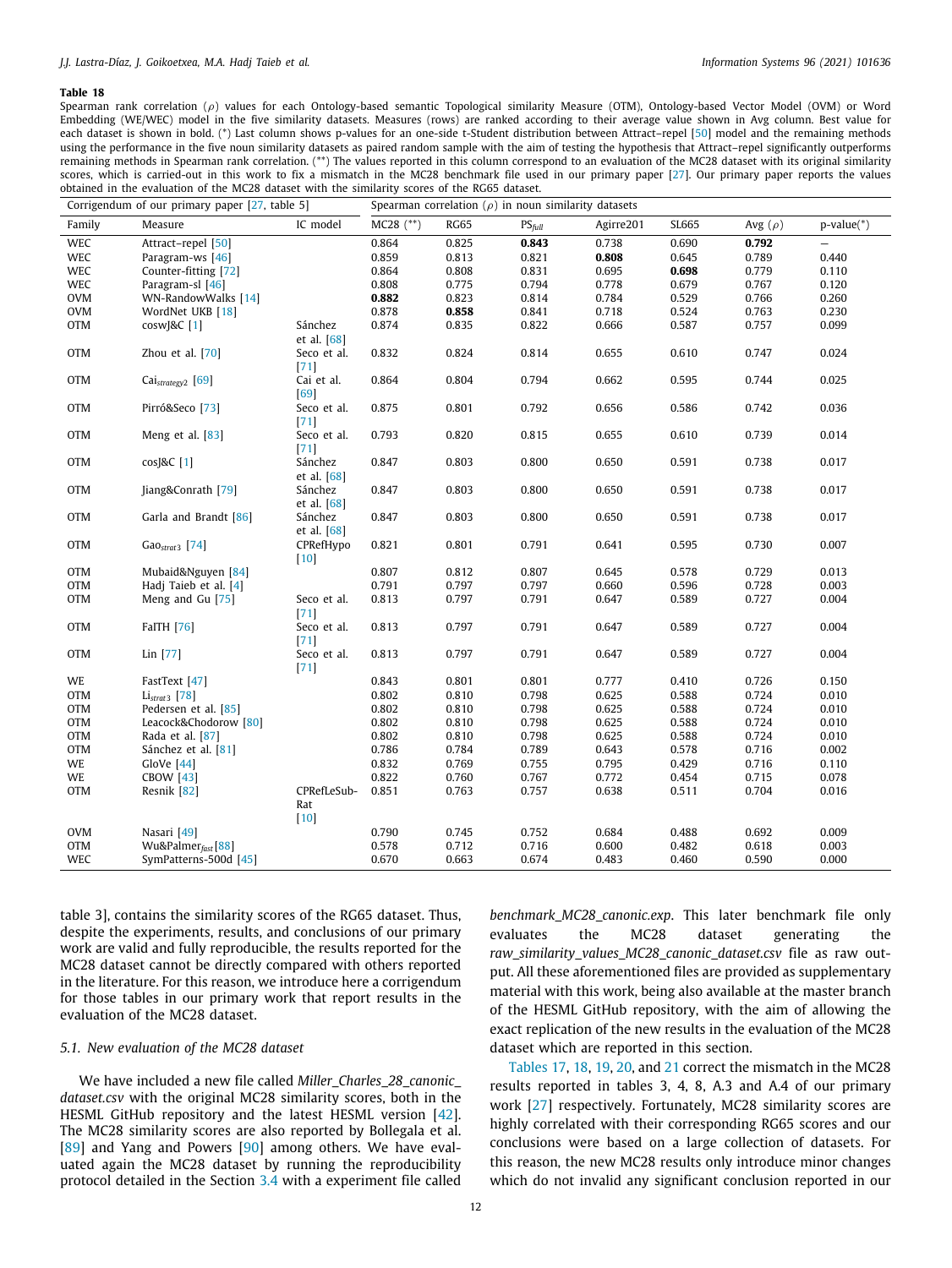Pearson (r), Spearman ( $\rho$ ) and Harmonic score metrics obtained by each Word Embedding (WE) or Ontology-based Vector (OVM) model in all similarity datasets. Word embedding (WE/WEC) and ontology-based vector models (columns) are ranked in descending order from left to right according to their average harmonic score shown in last row. Best value for each dataset and metric is shown in bold. (\*) The values reported in these rows correspond to an evaluation of the MC28 dataset with its original similarity scores, which is carried-out in this work to fix a mismatch in the MC28 benchmark file used in our primary paper [\[27](#page-15-15)]. Our primary paper reports the values obtained in the evaluation of the MC28 dataset with the similarity scores of the RG65 dataset.

<span id="page-12-0"></span>

| Corrigendum of our primary paper [27, table 8] |                                           |                   |                                                                 |                                   |                                   |       |             |            |                   |                          |                            |
|------------------------------------------------|-------------------------------------------|-------------------|-----------------------------------------------------------------|-----------------------------------|-----------------------------------|-------|-------------|------------|-------------------|--------------------------|----------------------------|
| family                                         | Method and Attract-repel Counter-<br>[50] | fitting<br>$[72]$ | [46]                                                            | Paragram-ws Paragram-sl<br>$[46]$ | WN-Randow CBOW [43]<br>Walks [14] |       | Nasari [49] | GloVe [44] | FastText [47] Sym | Patterns<br>$-500d$ [45] | WordNet<br><b>UKB</b> [18] |
|                                                | <b>WEC</b>                                | <b>WEC</b>        | WEC                                                             | <b>WEC</b>                        | <b>OVM</b>                        | WE    | <b>OVM</b>  | <b>WE</b>  | WE                | <b>WEC</b>               | <b>OVM</b>                 |
| Dataset                                        |                                           |                   | Pearson (r) correlation values in all similarity datasets       |                                   |                                   |       |             |            |                   |                          |                            |
| $MC28$ (*)                                     | 0.847                                     | 0.824             | 0.801                                                           | 0.799                             | 0.811                             | 0.807 | 0.880       | 0.807      | 0.860             | 0.648                    | 0.515                      |
| <b>RG65</b>                                    | 0.840                                     | 0.806             | 0.810                                                           | 0.798                             | 0.797                             | 0.772 | 0.791       | 0.770      | 0.793             | 0.690                    | 0.548                      |
| $PS_{full}$                                    | 0.893                                     | 0.866             | 0.849                                                           | 0.854                             | 0.843                             | 0.786 | 0.812       | 0.759      | 0.818             | 0.709                    | 0.629                      |
| Agirre201                                      | 0.720                                     | 0.701             | 0.765                                                           | 0.748                             | 0.773                             | 0.763 | 0.708       | 0.797      | 0.775             | 0.454                    | 0.375                      |
| SimLex665                                      | 0.691                                     | 0.697             | 0.662                                                           | 0.682                             | 0.543                             | 0.461 | 0.489       | 0.467      | 0.411             | 0.435                    | 0.361                      |
| SimLex111                                      | 0.877                                     | 0.857             | 0.844                                                           | 0.815                             | 0.637                             | 0.598 | 0.498       | 0.614      | 0.484             | 0.700                    | 0.443                      |
| SimLex222                                      | 0.777                                     | 0.713             | 0.574                                                           | 0.605                             | 0.464                             | 0.349 | 0.428       | 0.220      | 0.247             | 0.537                    | 0.338                      |
| SimLex999                                      | 0.745                                     | 0.728             | 0.676                                                           | 0.689                             | 0.532                             | 0.454 | 0.466       | 0.437      | 0.385             | 0.493                    | 0.370                      |
| SimVerb3500 0.666                              |                                           | 0.613             | 0.524                                                           | 0.546                             | 0.549                             | 0.375 | 0.336       | 0.294      | 0.263             | 0.327                    | 0.387                      |
| Avg(r)                                         | 0.784                                     | 0.756             | 0.723                                                           | 0.726                             | 0.661                             | 0.596 | 0.601       | 0.574      | 0.560             | 0.555                    | 0.441                      |
| Dataset                                        |                                           |                   | Spearman $(\rho)$ correlation values in all similarity datasets |                                   |                                   |       |             |            |                   |                          |                            |
| $MC28$ (*)                                     | 0.864                                     | 0.864             | 0.859                                                           | 0.808                             | 0.882                             | 0.822 | 0.790       | 0.832      | 0.843             | 0.670                    | 0.878                      |
| <b>RG65</b>                                    | 0.825                                     | 0.808             | 0.813                                                           | 0.775                             | 0.823                             | 0.760 | 0.745       | 0.769      | 0.801             | 0.663                    | 0.858                      |
| $PS_{full}$                                    | 0.843                                     | 0.831             | 0.821                                                           | 0.794                             | 0.814                             | 0.767 | 0.752       | 0.755      | 0.801             | 0.674                    | 0.841                      |
| Agirre201                                      | 0.738                                     | 0.695             | 0.808                                                           | 0.778                             | 0.784                             | 0.772 | 0.684       | 0.795      | 0.777             | 0.483                    | 0.718                      |
| SimLex665                                      | 0.690                                     | 0.698             | 0.645                                                           | 0.679                             | 0.529                             | 0.454 | 0.488       | 0.429      | 0.410             | 0.460                    | 0.524                      |
| SimLex111                                      | 0.872                                     | 0.847             | 0.825                                                           | 0.795                             | 0.643                             | 0.592 | 0.473       | 0.622      | 0.508             | 0.676                    | 0.555                      |
| SimLex222                                      | 0.783                                     | 0.727             | 0.562                                                           | 0.590                             | 0.446                             | 0.322 | 0.414       | 0.196      | 0.231             | 0.544                    | 0.367                      |
| SimLex999                                      | 0.751                                     | 0.736             | 0.667                                                           | 0.685                             | 0.525                             | 0.442 | 0.450       | 0.408      | 0.380             | 0.513                    | 0.497                      |
| SimVerb3500 0.672                              |                                           | 0.628             | 0.514                                                           | 0.540                             | 0.545                             | 0.364 | 0.287       | 0.283      | 0.258             | 0.328                    | 0.499                      |
| $Avg(\rho)$                                    | 0.782                                     | 0.759             | 0.724                                                           | 0.716                             | 0.666                             | 0.588 | 0.565       | 0.565      | 0.556             | 0.557                    | 0.637                      |
| Dataset                                        |                                           |                   | Harmonic score (h) values in all similarity datasets            |                                   |                                   |       |             |            |                   |                          |                            |
| $MC28$ (*)                                     | 0.856                                     | 0.843             | 0.829                                                           | 0.803                             | 0.845                             | 0.814 | 0.832       | 0.820      | 0.852             | 0.659                    | 0.649                      |
| <b>RG65</b>                                    | 0.833                                     | 0.807             | 0.811                                                           | 0.786                             | 0.810                             | 0.766 | 0.767       | 0.770      | 0.797             | 0.676                    | 0.669                      |
| $PS_{full}$                                    | 0.867                                     | 0.848             | 0.835                                                           | 0.823                             | 0.828                             | 0.777 | 0.781       | 0.757      | 0.809             | 0.691                    | 0.720                      |
| Agirre201                                      | 0.729                                     | 0.698             | 0.786                                                           | 0.762                             | 0.779                             | 0.767 | 0.696       | 0.796      | 0.776             | 0.468                    | 0.493                      |
| SimLex665                                      | 0.690                                     | 0.697             | 0.653                                                           | 0.681                             | 0.536                             | 0.457 | 0.489       | 0.447      | 0.411             | 0.447                    | 0.427                      |
| SimLex111                                      | 0.874                                     | 0.852             | 0.835                                                           | 0.805                             | 0.640                             | 0.595 | 0.485       | 0.618      | 0.496             | 0.688                    | 0.493                      |
| SimLex222                                      | 0.780                                     | 0.720             | 0.568                                                           | 0.597                             | 0.455                             | 0.335 | 0.421       | 0.207      | 0.239             | 0.540                    | 0.352                      |
| SimLex999                                      | 0.748                                     | 0.732             | 0.671                                                           | 0.687                             | 0.528                             | 0.448 | 0.458       | 0.422      | 0.383             | 0.503                    | 0.424                      |
| SimVerb3500 0.669                              |                                           | 0.620             | 0.519                                                           | 0.543                             | 0.547                             | 0.369 | 0.310       | 0.288      | 0.261             | 0.328                    | 0.436                      |
| Avg(h)                                         | 0.783                                     | 0.758             | 0.723                                                           | 0.721                             | 0.663                             | 0.592 | 0.582       | 0.569      | 0.558             | 0.556                    | 0.518                      |
|                                                |                                           |                   |                                                                 |                                   |                                   |       |             |            |                   |                          |                            |

primary work. However, we introduce a detailed discussion below to report the minor impact of this new MC28 results on the conclusions reported in our primary work.

*Reproducing our corrigendum.* You could reproduce this new evaluation of the MC28 dataset by substituting the experiment file detailed in step 2 of the [Tables](#page-7-1) [10](#page-7-1) or [11](#page-7-2) by the *benchmark\_MC28\_canonic.exp* file, which is provided as supplementary material. Subsequently, you should edit the postprocessing file ''*embeddings\_vs\_ontomeasures\_final\_tables.R*'' detailed in Section [3.6](#page-7-0) to substitute the source code in line 32 by the new raw output file as follows: *raw\_MC28\_file* ← *''raw\_similarity\_ values\_MC28\_canonic\_dataset.csv''*. Finally, you should run the aforementioned post-processing file (see Section [3.6](#page-7-0)) to generate all corrigendum tables reported herein.

#### *5.2. Impact of the new MC28 results*

The new results for the evaluation of the MC28 dataset reported herein invalidate none major conclusion in our primary work. However, they modify some minor conclusions which are enumerated below.

1. *CoswJ&C [[27\]](#page-15-15) similarity measure obtains the highest average Pearson correlation value in all similarity datasets among the* *family of OTM measures instead of Cai et al. [\[69](#page-16-23)] measure*. This conclusion can be drawn by looking the average column in [Table](#page-10-1) [17](#page-10-1). However, Cai et al. [[69](#page-16-23)] similarity measure obtained this same aforementioned result in our primary work [[27](#page-15-15), table 4](see [Table](#page-11-0) [18\)](#page-11-0).

- 2. *Nasari [\[49](#page-16-3)] model obtains the highest Pearson correlation value in the MC28 dataset among the family of WE and OVM models instead of GloVe [\[44](#page-15-33)]*. This conclusion can be drawn by looking at [Table](#page-12-0) [19.](#page-12-0) However, GloVe obtained this aforementioned same result in our primary paper [\[27,](#page-15-15) table 8].
- 3. *Attract–repel [\[50](#page-16-4)] model obtains the highest harmonic score in the MC28 dataset among the family of WE and OVM models instead of WN-RandomWalks [[14](#page-15-35)]*. This conclusion can be drawn by looking at [Table](#page-12-0) [19](#page-12-0). However, WN-RandomWalks obtained this same aforementioned result in our primary paper [[27](#page-15-15), table 8](see [Table](#page-13-0) [20\)](#page-13-0).
- 4. *CoswJ&C [\[27](#page-15-15)] obtains the highest Spearman correlation value in the MC28 dataset when it is combined with Attract-reppel*. This conclusion can be drawn by looking results in [Ta](#page-14-0)[ble](#page-14-0) [21](#page-14-0). However, the coswJ&C [\[27\]](#page-15-15) and Zhou et al. [\[70\]](#page-16-24) measures obtained the same Spearman correlation value in our primary work [[27,](#page-15-15) table A.4].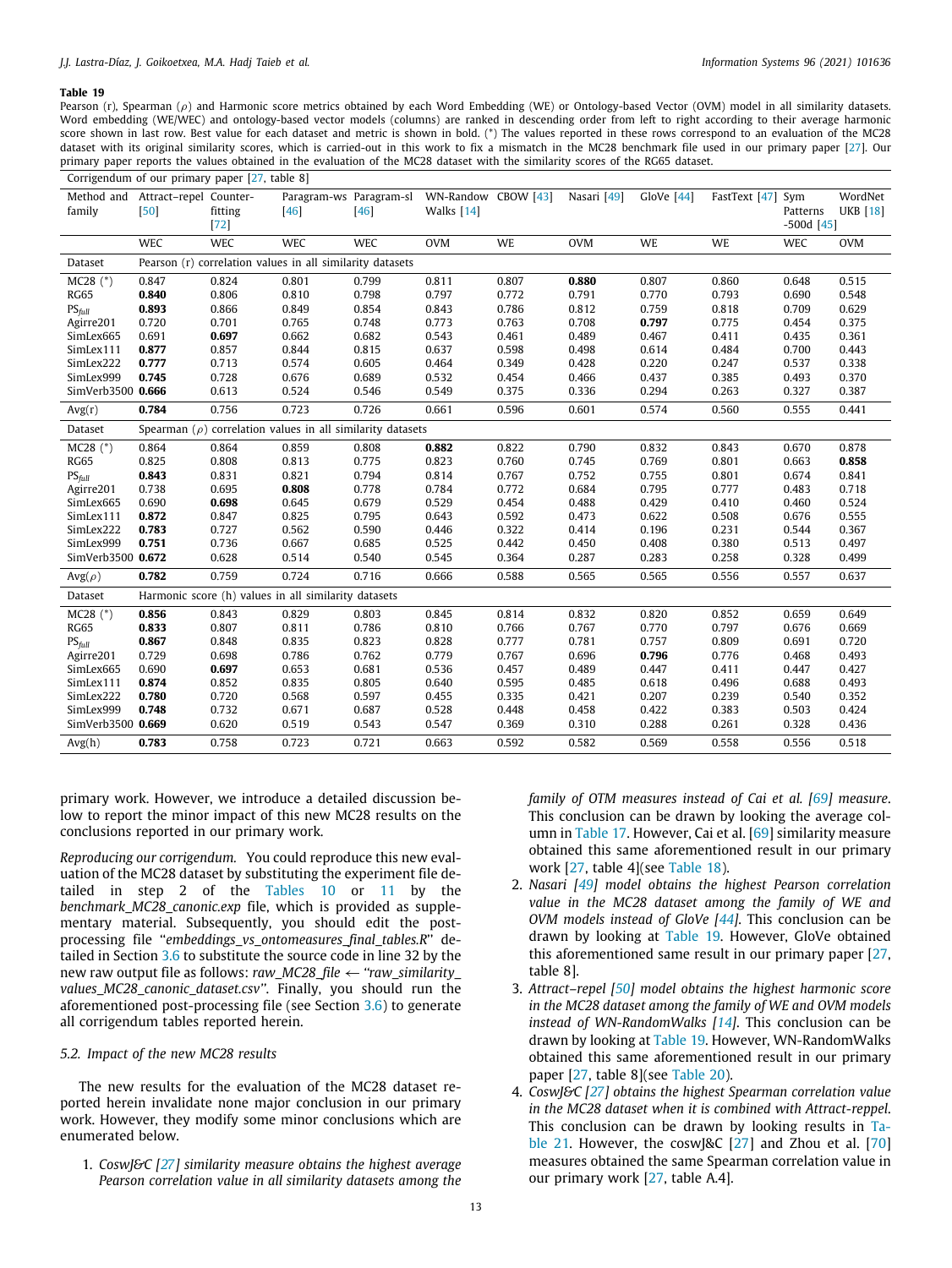Pearson correlation (r) values for the combined measures defined by the arithmetic mean of the similarity values returned by the Attract-repel model and each remaining base measure. Combined measures (rows) are ranked according to their average value shown in Avg column. Best value for each dataset is shown in bold. (\*) Last column shows p-values for an one-side t-Student distribution between all combined measures as regard their corresponding base method in Measure column using the performance in the five noun similarity datasets as paired random sample with the aim of testing the hypothesis that each combined measure significantly outperforms base methods in Pearson correlation. (\*\*) The values reported in this column correspond to an evaluation of the MC28 dataset with its original similarity scores, which is carried-out in this work to fix a mismatch in the MC28 benchmark file used in our primary paper [\[27](#page-15-15)]. Our primary paper reports the values obtained in the evaluation of the MC28 dataset with the similarity scores of the RG65 dataset.

<span id="page-13-0"></span>

|            | Corrigendum of our primary paper [27, table A.3] |                              |                                                     |             |           |           |       |           |                          |  |  |
|------------|--------------------------------------------------|------------------------------|-----------------------------------------------------|-------------|-----------|-----------|-------|-----------|--------------------------|--|--|
|            | Measures combined with Attract-repel model       |                              | Pearson correlation (r) in noun similarity datasets |             |           |           |       |           |                          |  |  |
| Fam        | Measure                                          | IC model                     | $MC28$ $(**)$                                       | <b>RG65</b> | $PS$ full | Agirre201 | SL665 | Avg $(r)$ | $p-value(*)$             |  |  |
| <b>OTM</b> | cosw[&C[1]                                       | Sánchez<br>et al. $[68]$     | 0.933                                               | 0.912       | 0.942     | 0.784     | 0.721 | 0.858     | 0.007                    |  |  |
| <b>OTM</b> | Zhou et al. [70]                                 | Seco et al.<br>[71]          | 0.915                                               | 0.905       | 0.946     | 0.777     | 0.739 | 0.856     | 0.005                    |  |  |
| <b>OTM</b> | Cai <sub>strategy2</sub> [69]                    | Cai et al.<br>[69]           | 0.911                                               | 0.902       | 0.947     | 0.786     | 0.736 | 0.856     | 0.008                    |  |  |
| <b>OTM</b> | cosJ&C [1]                                       | Sánchez<br>et al. [68]       | 0.915                                               | 0.910       | 0.949     | 0.778     | 0.720 | 0.854     | 0.005                    |  |  |
| <b>OTM</b> | Hadi Taieb et al. [4]                            |                              | 0.894                                               | 0.896       | 0.943     | 0.782     | 0.722 | 0.847     | 0.006                    |  |  |
| <b>OTM</b> | $GaOstrat3$ [74]                                 | CPRefHypo<br>$[10]$          | 0.899                                               | 0.899       | 0.939     | 0.767     | 0.732 | 0.847     | 0.004                    |  |  |
| <b>OTM</b> | Meng et al. [83]                                 | Seco et al.<br>$[71]$        | 0.908                                               | 0.915       | 0.933     | 0.749     | 0.723 | 0.846     | 0.001                    |  |  |
| <b>OTM</b> | Lin [77]                                         | Seco et al.<br>$[71]$        | 0.890                                               | 0.898       | 0.942     | 0.774     | 0.724 | 0.845     | 0.004                    |  |  |
| OTM        | $Listrat3$ [78]                                  |                              | 0.902                                               | 0.895       | 0.934     | 0.763     | 0.728 | 0.845     | 0.005                    |  |  |
| <b>OTM</b> | Sánchez et al. [81]                              |                              | 0.888                                               | 0.896       | 0.935     | 0.767     | 0.731 | 0.843     | 0.002                    |  |  |
| OTM        | <b>FaITH</b> [76]                                | Seco et al.<br>$[71]$        | 0.877                                               | 0.888       | 0.940     | 0.774     | 0.718 | 0.839     | 0.006                    |  |  |
| <b>OTM</b> | Meng and Gu [75]                                 | Seco et al.<br>$[71]$        | 0.869                                               | 0.889       | 0.937     | 0.763     | 0.698 | 0.831     | 0.004                    |  |  |
| <b>OTM</b> | Pirró&Seco [73]                                  | Seco et al.<br>$[71]$        | 0.891                                               | 0.892       | 0.932     | 0.744     | 0.679 | 0.828     | 0.003                    |  |  |
| WE         | GloVe [44]                                       |                              | 0.866                                               | 0.855       | 0.883     | 0.817     | 0.691 | 0.823     | 0.021                    |  |  |
| <b>OVM</b> | WN-RandowWalks [14]                              |                              | 0.863                                               | 0.848       | 0.899     | 0.791     | 0.709 | 0.822     | 0.027                    |  |  |
| <b>OVM</b> | Nasari [49]                                      |                              | 0.901                                               | 0.855       | 0.893     | 0.780     | 0.679 | 0.822     | 0.019                    |  |  |
| WE         | Fastext [47]                                     |                              | 0.881                                               | 0.858       | 0.902     | 0.793     | 0.673 | 0.821     | 0.058                    |  |  |
| WE         | <b>CBOW [43]</b>                                 |                              | 0.863                                               | 0.851       | 0.890     | 0.799     | 0.679 | 0.817     | 0.018                    |  |  |
| <b>OTM</b> | Leacock&Chodorow [80]                            |                              | 0.872                                               | 0.883       | 0.913     | 0.722     | 0.690 | 0.816     | 0.002                    |  |  |
| WEC        | Paragram-ws [46]                                 |                              | 0.837                                               | 0.844       | 0.890     | 0.770     | 0.716 | 0.811     | 0.007                    |  |  |
| <b>OTM</b> | Pedersen et al. [85]                             |                              | 0.856                                               | 0.848       | 0.907     | 0.732     | 0.700 | 0.809     | 0.002                    |  |  |
| WEC        | Paragram-sl [46]                                 |                              | 0.833                                               | 0.833       | 0.888     | 0.758     | 0.721 | 0.807     | 0.002                    |  |  |
| WEC        | Counter-fitting [72]                             |                              | 0.845                                               | 0.836       | 0.894     | 0.730     | 0.722 | 0.805     | 0.000                    |  |  |
| <b>OTM</b> | WuPalmerFast                                     |                              | 0.830                                               | 0.864       | 0.890     | 0.732     | 0.691 | 0.802     | 0.000                    |  |  |
| WEC        | Attract-repel [50]                               |                              | 0.847                                               | 0.840       | 0.893     | 0.720     | 0.691 | 0.798     | $\overline{\phantom{0}}$ |  |  |
| WEC        | SymPatterns-500d [45]                            |                              | 0.843                                               | 0.850       | 0.894     | 0.713     | 0.691 | 0.798     | 0.000                    |  |  |
| <b>OTM</b> | Mubaid&Nguyen [84]                               |                              | 0.844                                               | 0.846       | 0.895     | 0.719     | 0.668 | 0.794     | 0.002                    |  |  |
| <b>OTM</b> | Garla and Brandt [86]                            | Sánchez<br>et al. $[68]$     | 0.835                                               | 0.838       | 0.907     | 0.712     | 0.671 | 0.793     | 0.002                    |  |  |
| <b>OTM</b> | Jiang&Conrath [79]                               | Sánchez<br>et al. $[68]$     | 0.872                                               | 0.872       | 0.889     | 0.670     | 0.606 | 0.782     | 0.001                    |  |  |
| <b>OVM</b> | WordNet UKB [18]                                 |                              | 0.787                                               | 0.796       | 0.868     | 0.663     | 0.666 | 0.756     | 0.000                    |  |  |
| <b>OTM</b> | Resnik [82]                                      | CPRefLeSub-<br>Rat<br>$[10]$ | 0.821                                               | 0.831       | 0.883     | 0.683     | 0.535 | 0.750     | 0.004                    |  |  |
| <b>OTM</b> | Rada et al. [87]                                 |                              | 0.758                                               | 0.810       | 0.799     | 0.610     | 0.623 | 0.720     | 0.000                    |  |  |

# **6. Conclusions and future work**

This work introduces, for the first time, a large set of reproducible experiments on word similarity and relatedness including most methods in the families of ontology-based semantic similarity measures based on WordNet and word embedding models. This aforementioned set of experiments allow that all the experiments and results introduced by Lastra-Díaz et al. [\[27\]](#page-15-15) to be reproduced exactly. Likewise, our reproducible experiments could be easily extended, or modified, to create new benchmarks from scratch, which evaluate a different set of methods and word similarity and relatedness datasets from those considered herein. For this reason, we hope that this set of reproducible benchmarks to become into a de facto standard experimentation platform for any future research on word similarity and relatedness.

Finally, this work introduces a corrigendum for a mismatch in the MC28 similarity scores used in the experiments in our primary work, which was detected during the review of this work. We accidentally included the RG65 similarity scores in the MC28 benchmark file, despite the MC28 similarity scores are slightly different. In order to bridge this gap, this work introduces an updated version of those data tables which report MC28 results in our primary work. Because the MC28 dataset is highly correlated with the RG65 dataset and our conclusions were based on a large collection of datasets, the new MC28 results impact none major conclusion of our primary work. However, we report the changes in four minor conclusions.

As forthcoming activities, we plan the study and proposal of new distributional similarity and relatedness measures, as well as their use in the definition of sentence and short-text similarity measures.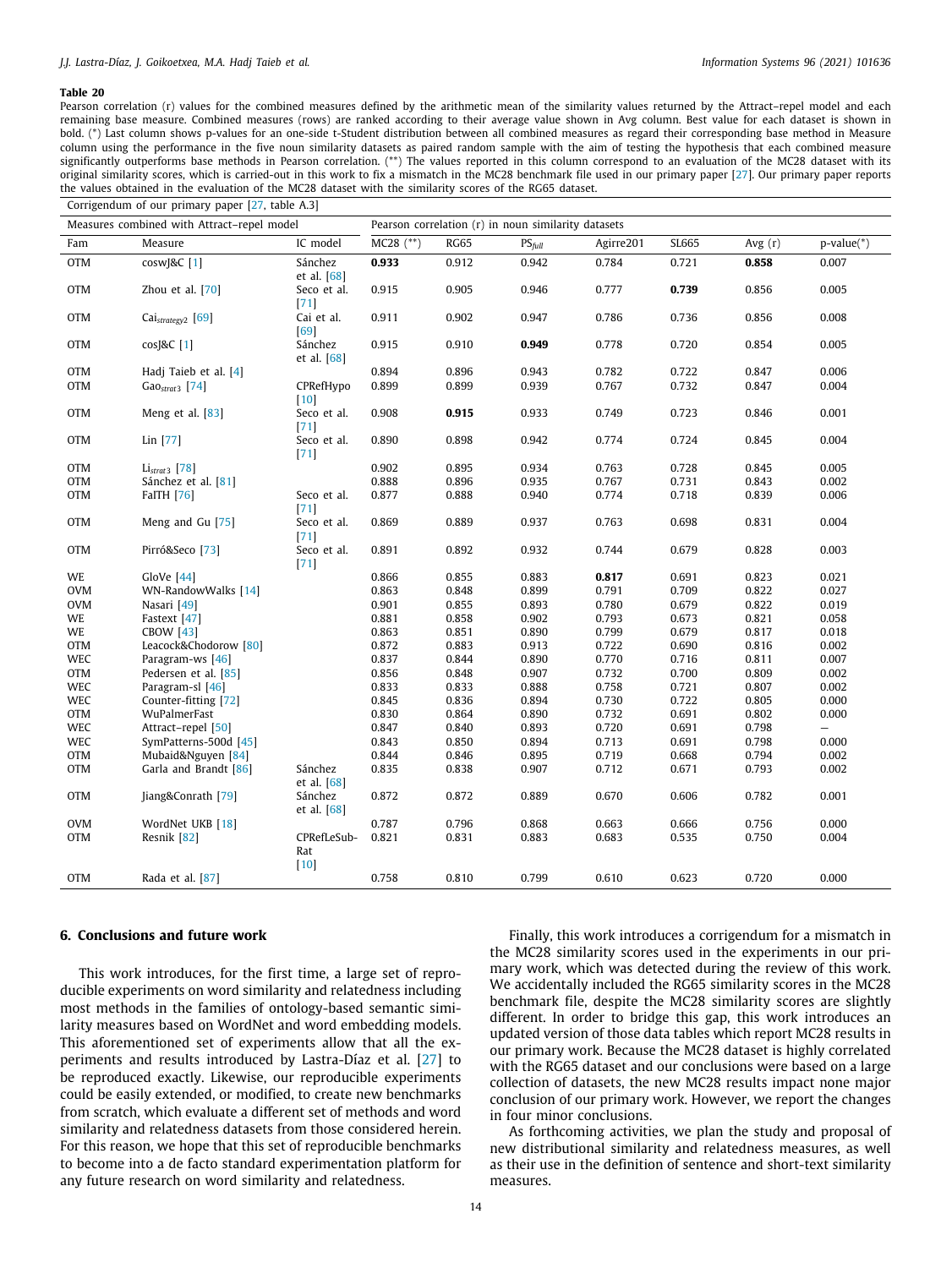Spearman rank correlation ( $\rho$ ) values for the combined measures defined by the arithmetic mean of the similarity values returned by the Attract–repel model and each remaining base measure. Combined measures (rows) are ranked according to their average value shown in Avg column. Best value for each dataset is shown in bold. (\*) Last column shows p-values for an one-side t-Student distribution between all combined measures as regard their corresponding base method in Measure column using the performance in the five noun similarity datasets as paired random sample with the aim of testing the hypothesis that each combined measure significantly outperforms base methods in Spearman correlation. (\*\*) The values reported in this column correspond to an evaluation of the MC28 dataset with its original similarity scores, which is carried-out in this work to fix a mismatch in the MC28 benchmark file used in our primary paper [\[27](#page-15-15)]. Our primary paper reports the values obtained in the evaluation of the MC28 dataset with the similarity scores of the RG65 dataset.

<span id="page-14-0"></span>

|            | Corrigendum of our primary paper [27, table A.4] |                              |                                                           |             |             |           |       |              |              |
|------------|--------------------------------------------------|------------------------------|-----------------------------------------------------------|-------------|-------------|-----------|-------|--------------|--------------|
|            | Measures combined with Attract-repel model       |                              | Spearman correlation $(\rho)$ in noun similarity datasets |             |             |           |       |              |              |
| Fam        | Measure                                          | IC model                     | $MC28$ $(**)$                                             | <b>RG65</b> | $PS_{full}$ | Agirre201 | SL665 | Avg $(\rho)$ | $p-value(*)$ |
| <b>OTM</b> | Cai <sub>strategy2</sub> [69]                    | Cai et al.<br>[69]           | 0.912                                                     | 0.900       | 0.903       | 0.774     | 0.727 | 0.843        | 0.001        |
| <b>OTM</b> | Zhou et al. $[70]$                               | Seco et al.<br>$[71]$        | 0.912                                                     | 0.902       | 0.902       | 0.761     | 0.731 | 0.842        | 0.000        |
| <b>OTM</b> | $cosw$ J&C $[1]$                                 | Sánchez<br>et al. [68]       | 0.927                                                     | 0.887       | 0.881       | 0.755     | 0.702 | 0.830        | 0.002        |
| <b>OVM</b> | WN-RandowWalks [14]                              |                              | 0.898                                                     | 0.854       | 0.858       | 0.832     | 0.703 | 0.829        | 0.046        |
| OTM        | cos[&C[1]                                        | Sánchez<br>et al. [68]       | 0.909                                                     | 0.895       | 0.889       | 0.746     | 0.702 | 0.828        | 0.000        |
| <b>OTM</b> | Pedersen et al. [85]                             |                              | 0.893                                                     | 0.869       | 0.878       | 0.763     | 0.734 | 0.827        | 0.002        |
| <b>OTM</b> | Hadj Taieb et al. [4]                            |                              | 0.901                                                     | 0.875       | 0.877       | 0.759     | 0.710 | 0.824        | 0.000        |
| <b>OTM</b> | $Listrat3$ [78]                                  |                              | 0.887                                                     | 0.878       | 0.878       | 0.744     | 0.719 | 0.821        | 0.001        |
| WEC        | Paragram-ws [46]                                 |                              | 0.887                                                     | 0.837       | 0.851       | 0.811     | 0.708 | 0.819        | 0.018        |
| OTM        | Garla and Brandt [86]                            | Sánchez<br>et al. $[68]$     | 0.882                                                     | 0.854       | 0.869       | 0.764     | 0.722 | 0.818        | 0.006        |
| <b>OTM</b> | <b>FaITH</b> [76]                                | Seco et al.<br>$[71]$        | 0.882                                                     | 0.870       | 0.870       | 0.759     | 0.709 | 0.818        | 0.000        |
| WE         | GloVe [44]                                       |                              | 0.876                                                     | 0.856       | 0.859       | 0.835     | 0.662 | 0.818        | 0.022        |
| WE         | <b>CBOW</b> [43]                                 |                              | 0.884                                                     | 0.853       | 0.864       | 0.817     | 0.664 | 0.816        | 0.012        |
| OTM        | Meng et al. [83]                                 | Seco et al.<br>[71]          | 0.891                                                     | 0.876       | 0.870       | 0.733     | 0.710 | 0.816        | 0.001        |
| <b>OTM</b> | $GaOstrat3$ [74]                                 | CPRefHypo<br>$[10]$          | 0.890                                                     | 0.868       | 0.863       | 0.738     | 0.715 | 0.815        | 0.001        |
| WEC        | Counter-fitting [72]                             |                              | 0.879                                                     | 0.843       | 0.863       | 0.748     | 0.726 | 0.812        | 0.003        |
| OTM        | Lin [77]                                         | Seco et al.<br>$[71]$        | 0.874                                                     | 0.864       | 0.861       | 0.746     | 0.706 | 0.810        | 0.001        |
| WE         | Fastext [47]                                     |                              | 0.888                                                     | 0.846       | 0.854       | 0.807     | 0.653 | 0.809        | 0.053        |
| OVM        | WordNet UKB [18]                                 |                              | 0.889                                                     | 0.839       | 0.853       | 0.759     | 0.698 | 0.808        | 0.130        |
| WEC        | Paragram-sl [46]                                 |                              | 0.852                                                     | 0.825       | 0.844       | 0.792     | 0.723 | 0.807        | 0.002        |
| OTM        | Mubaid&Nguyen [84]                               |                              | 0.882                                                     | 0.866       | 0.865       | 0.721     | 0.684 | 0.804        | 0.001        |
| OTM        | Sánchez et al. [81]                              |                              | 0.848                                                     | 0.849       | 0.852       | 0.743     | 0.714 | 0.801        | 0.002        |
| <b>OTM</b> | Meng and Gu [75]                                 | Seco et al.<br>$[71]$        | 0.868                                                     | 0.858       | 0.853       | 0.729     | 0.683 | 0.798        | 0.000        |
| <b>OVM</b> | Nasari [49]                                      |                              | 0.868                                                     | 0.831       | 0.836       | 0.780     | 0.673 | 0.798        | 0.003        |
| <b>OTM</b> | Pirró&Seco <sup>[73]</sup>                       | Seco et al.<br>[71]          | 0.895                                                     | 0.852       | 0.848       | 0.717     | 0.661 | 0.795        | 0.002        |
| <b>OTM</b> | Leacock&Chodorow [80]                            |                              | 0.881                                                     | 0.861       | 0.852       | 0.697     | 0.678 | 0.794        | 0.000        |
| WEC        | Attract-repel [50]                               |                              | 0.864                                                     | 0.825       | 0.843       | 0.738     | 0.690 | 0.792        |              |
| WEC        | SymPatterns-500d [45]                            |                              | 0.814                                                     | 0.805       | 0.821       | 0.730     | 0.688 | 0.772        | 0.001        |
| <b>OTM</b> | Wu&Palmer <sub>fast</sub> [88]                   |                              | 0.805                                                     | 0.820       | 0.829       | 0.721     | 0.671 | 0.769        | 0.002        |
| <b>OTM</b> | Rada et al. [87]                                 |                              | 0.845                                                     | 0.834       | 0.825       | 0.665     | 0.645 | 0.763        | 0.001        |
| <b>OTM</b> | Jiang&Conrath [79]                               | Sánchez<br>et al. $[68]$     | 0.874                                                     | 0.826       | 0.824       | 0.671     | 0.612 | 0.761        | 0.000        |
| <b>OTM</b> | Resnik [82]                                      | CPRefLeSub-<br>Rat<br>$[10]$ | 0.863                                                     | 0.783       | 0.775       | 0.651     | 0.531 | 0.720        | 0.000        |

# **Declaration of competing interest**

The authors declare that they have no known competing financial interests or personal relationships that could have appeared to influence the work reported in this paper.

# **Acknowledgments**

We are grateful of Fernando González and Juan Corrales for setting up our UNED Dataverse dataset, Alicia Lara-Clares for developing the HESML web site, Yuanyuan Cai for answering kindly our questions to replicate their IC-based similarity measures and IC models in HESML, and <http://clouding.io> for their technical support to set up our experimental platform. We are also very thankful to José Camacho-Collados for providing the weighting overlap source code which we have integrated into HESML for

measuring the similarity between the NASARI vectors. Finally, we are sincerely grateful of the reviewer for his valuable comments to improve the quality of the paper and his careful and rigorous review.

This work has been partially supported by the Spanish project VEMODALEN (TIN2015-71785-R), the Basque Government (type A IT1343-19), BBVA BigKnowledge bigknowledge project, and the Spanish Research Agency LIHLITH project (PCIN-2017-118/AEI) in the framework of EU ERA-Net CHIST-ERA.

#### **Appendix A. Supplementary data**

Supplementary material related to this article can be found online at [https://doi.org/10.1016/j.is.2020.101636.](https://doi.org/10.1016/j.is.2020.101636)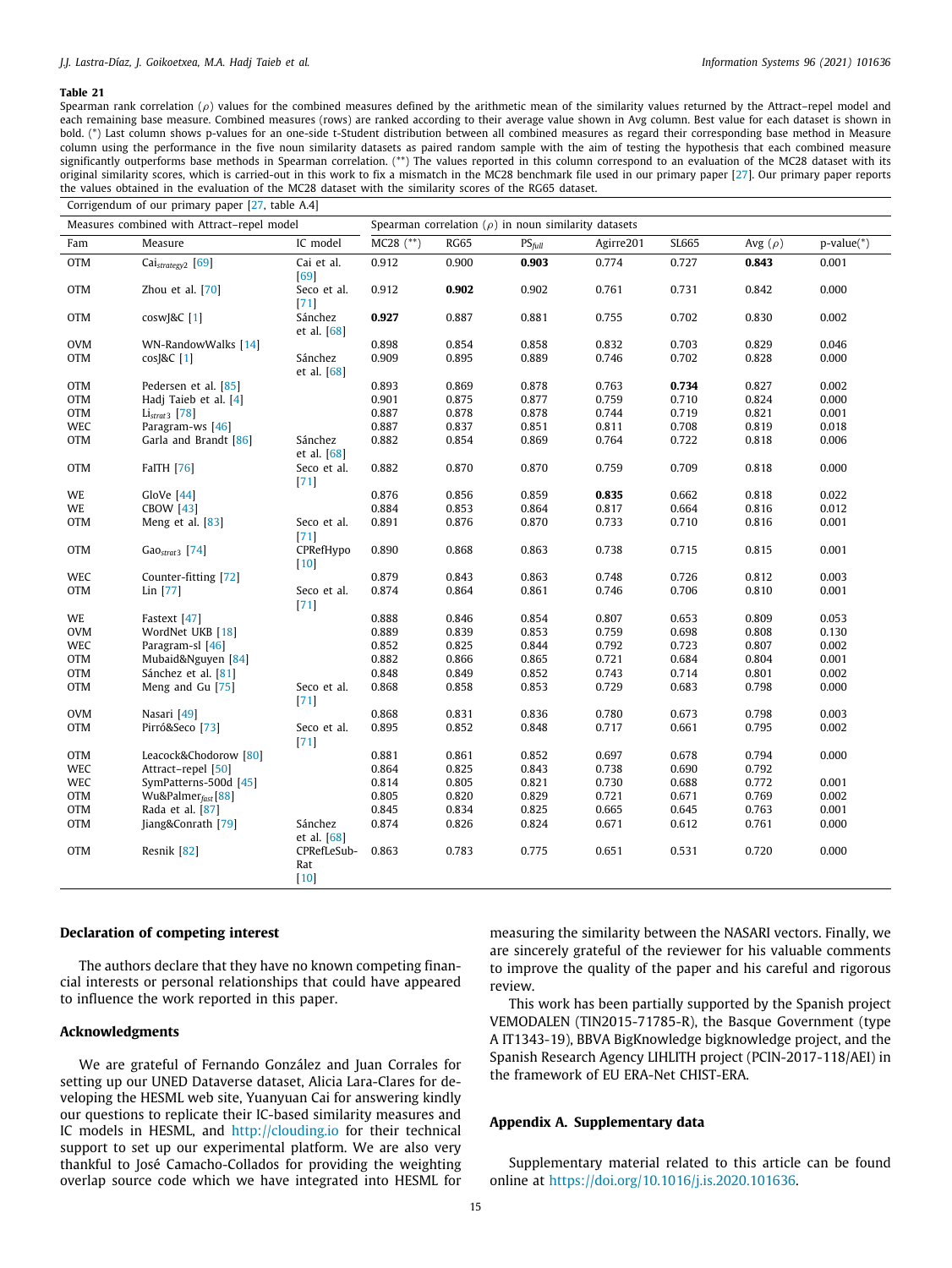# **References**

- <span id="page-15-0"></span>[1] [J.J. Lastra-Díaz, A. García-Serrano, A novel family of IC-based similarity](http://refhub.elsevier.com/S0306-4379(20)30105-8/sb1) [measures with a detailed experimental survey on WordNet, Eng. App. Artif.](http://refhub.elsevier.com/S0306-4379(20)30105-8/sb1) [Intell. 46 \(2015\) 140–153.](http://refhub.elsevier.com/S0306-4379(20)30105-8/sb1)
- [2] [M.A. Hadj Taieb, M. Ben Aouicha, M. Tmar, A. Ben Hamadou, New](http://refhub.elsevier.com/S0306-4379(20)30105-8/sb2) [WordNet-based semantic relatedness measurement, in: GWC 2012 6th](http://refhub.elsevier.com/S0306-4379(20)30105-8/sb2) [International Global Wordnet Conference, academia.edu, 2012, p. 126.](http://refhub.elsevier.com/S0306-4379(20)30105-8/sb2)
- [3] [M.A. Hadj Taieb, M. Ben Aouicha, Y. Bourouis, FM3S: Features-based](http://refhub.elsevier.com/S0306-4379(20)30105-8/sb3) [measure of sentences semantic similarity, in: E. Onieva, I. Santos, E. Osaba,](http://refhub.elsevier.com/S0306-4379(20)30105-8/sb3) [H. Quintián, E. Corchado \(Eds.\), Proceedings of the 10th International](http://refhub.elsevier.com/S0306-4379(20)30105-8/sb3) [Conference on Hybrid Artificial Intelligent Systems, HAIS 2015, in: LNCS,](http://refhub.elsevier.com/S0306-4379(20)30105-8/sb3) [vol. 9121, Springer, Bilbao, Spain, 2015, pp. 515–529.](http://refhub.elsevier.com/S0306-4379(20)30105-8/sb3)
- <span id="page-15-37"></span>[4] [M.A. Hadj Taieb, M. Ben Aouicha, A. Ben Hamadou, Ontology-based](http://refhub.elsevier.com/S0306-4379(20)30105-8/sb4) [approach for measuring semantic similarity, Eng. Appl. Artif. Intell. 36](http://refhub.elsevier.com/S0306-4379(20)30105-8/sb4) [\(2014\) 238–261.](http://refhub.elsevier.com/S0306-4379(20)30105-8/sb4)
- [5] [M.A. Hadj Taieb, M. Ben Aouicha, A. Ben Hamadou, A new semantic](http://refhub.elsevier.com/S0306-4379(20)30105-8/sb5) [relatedness measurement using WordNet features, Knowl. Inf. Syst. 41 \(2\)](http://refhub.elsevier.com/S0306-4379(20)30105-8/sb5) [\(2014\) 467–497.](http://refhub.elsevier.com/S0306-4379(20)30105-8/sb5)
- [6] [M. Ben Aouicha, M.A. Hadj Taieb, Computing semantic similarity between](http://refhub.elsevier.com/S0306-4379(20)30105-8/sb6) [biomedical concepts using new information content approach, J. Biomed.](http://refhub.elsevier.com/S0306-4379(20)30105-8/sb6) [Inform. 59 \(2016\) 258–275.](http://refhub.elsevier.com/S0306-4379(20)30105-8/sb6)
- [7] M. Ben Aouicha, M. Hadj Taieb, G2WS: Gloss-based WordNet and Wiktionary semantic Similarity measure, in: 2015 IEEE/ACS 12th International Conference of Computer Systems and Applications, AICCSA, 2015, pp. 1–7.
- <span id="page-15-1"></span>[8] [M. Ben Aouicha, M.A. Hadj Taieb, A. Ben Hamadou, Taxonomy-based in](http://refhub.elsevier.com/S0306-4379(20)30105-8/sb8)[formation content and wordnet-wiktionary-wikipedia glosses for semantic](http://refhub.elsevier.com/S0306-4379(20)30105-8/sb8) [relatedness, Appl. Intell. \(2016\) 1–37.](http://refhub.elsevier.com/S0306-4379(20)30105-8/sb8)
- <span id="page-15-19"></span>[9] [J.J. Lastra-Díaz, A. García-Serrano, A new family of information content](http://refhub.elsevier.com/S0306-4379(20)30105-8/sb9) [models with an experimental survey on WordNet, Knowl.-Based Syst. 89](http://refhub.elsevier.com/S0306-4379(20)30105-8/sb9) [\(2015\) 509–526.](http://refhub.elsevier.com/S0306-4379(20)30105-8/sb9)
- <span id="page-15-20"></span>[10] J.J. Lastra-Díaz, A. García-Serrano, A Refinement of the Well-Founded Information Content Models with a Very Detailed Experimental Survey on WordNet, Technical Report, (TR-2016-01) UNED, 2016, [http://e-spacio.](http://e-spacio.uned.es/fez/view/bibliuned:DptoLSI-ETSI-Informes-Jlastra-refinement) [uned.es/fez/view/bibliuned:DptoLSI-ETSI-Informes-Jlastra-refinement.](http://e-spacio.uned.es/fez/view/bibliuned:DptoLSI-ETSI-Informes-Jlastra-refinement)
- [11] M. Hadj Taieb, M. Ben Aouicha, M. Tmar, A. Hamadou, New information content metric and nominalization relation for a new WordNet-based method to measure the semantic relatedness, in: Cybernetic Intelligent Systems (CIS), 2011 IEEE 10th International Conference on, 2011, pp. 51–58.
- <span id="page-15-2"></span>[12] [M.A. Hadj Taieb, M. Ben Aouicha, M. Tmar, A. Ben Hamadou, Wikipedia](http://refhub.elsevier.com/S0306-4379(20)30105-8/sb12) [category graph and new intrinsic information content metric for word](http://refhub.elsevier.com/S0306-4379(20)30105-8/sb12) [semantic relatedness measuring, in: Proc. of the Third International Con](http://refhub.elsevier.com/S0306-4379(20)30105-8/sb12)[ference on Data and Knowledge Engineering, ICDKE, in: Lecture Notes in](http://refhub.elsevier.com/S0306-4379(20)30105-8/sb12) [Computer Science, Springer Berlin Heidelberg, Wuyishan, Fujian, China,](http://refhub.elsevier.com/S0306-4379(20)30105-8/sb12) [2012, pp. 128–140.](http://refhub.elsevier.com/S0306-4379(20)30105-8/sb12)
- <span id="page-15-3"></span>[13] J. Goikoetxea, E. Agirre, A. Soroa, Exploring the use of word embeddings and random walks on wikipedia for the cogalex shared task, in: Proc. of the 4th Workshop on Cognitive Aspects of the Lexicon, 2014, pp. 31–34.
- <span id="page-15-35"></span>[14] J. Goikoetxea, A. Soroa, E. Agirre, Random walks and neural network language models on knowledge bases, in: Proc. of HLT-NAACL, 2015, pp. 1434–1439.
- [15] J. Goikoetxea, E. Agirre, A. Soroa, Single or multiple? Combining word representations independently learned from text and wordnet, in: Proc. of AAAI, 2016, pp. 2608–2614.
- <span id="page-15-4"></span>[16] [J. Goikoetxea, A. Soroa, E. Agirre, Bilingual embeddings with random walks](http://refhub.elsevier.com/S0306-4379(20)30105-8/sb16) [over multilingual wordnets, Knowl.-Based Syst. 150 \(15\) \(2018\) 218–230.](http://refhub.elsevier.com/S0306-4379(20)30105-8/sb16)
- <span id="page-15-5"></span>[17] [E. Yeh, D. Ramage, C.D. Manning, E. Agirre, A. Soroa, Wikiwalk: Random](http://refhub.elsevier.com/S0306-4379(20)30105-8/sb17) [walks on wikipedia for semantic relatedness, in: Proc. of the 2009](http://refhub.elsevier.com/S0306-4379(20)30105-8/sb17) [Workshop on Graph-Based Methods for Natural Language Processing, in:](http://refhub.elsevier.com/S0306-4379(20)30105-8/sb17) [TextGraphs-4, ACL, Stroudsburg, PA, USA, 2009, pp. 41–49.](http://refhub.elsevier.com/S0306-4379(20)30105-8/sb17)
- <span id="page-15-11"></span>[18] [E. Agirre, E. Alfonseca, K. Hall, J. Kravalova, M. Paşca, A. Soroa, A study](http://refhub.elsevier.com/S0306-4379(20)30105-8/sb18) [on similarity and relatedness using distributional and wordnet-based](http://refhub.elsevier.com/S0306-4379(20)30105-8/sb18) [approaches, in: Proc. of Human Language Technologies: The 2009 Annual](http://refhub.elsevier.com/S0306-4379(20)30105-8/sb18) [Conf. of the North American Chapter of the Association for Computational](http://refhub.elsevier.com/S0306-4379(20)30105-8/sb18) [Linguistics, NAACL '09, ACL, Stroudsburg, PA, USA, 2009, pp. 19–27.](http://refhub.elsevier.com/S0306-4379(20)30105-8/sb18)
- <span id="page-15-6"></span>[19] M. Ben Aouicha, M. Hadj Taieb, S. Beyaoui, Distributional semantics study using the co-occurrence computed from collaborative resources and WordNet, in: 2016 International Symposium on INnovations in Intelligent SysTems and Applications, INISTA, 2016, pp. 1–8.
- <span id="page-15-7"></span>[20] [J.J. Lastra-Díaz, A. García-Serrano, M. Batet, M. Fernández, F. Chirigati,](http://refhub.elsevier.com/S0306-4379(20)30105-8/sb20) [HESML: a scalable ontology-based semantic similarity measures library](http://refhub.elsevier.com/S0306-4379(20)30105-8/sb20) [with a set of reproducible experiments and a replication dataset, Inf. Syst.](http://refhub.elsevier.com/S0306-4379(20)30105-8/sb20) [66 \(2017\) 97–118.](http://refhub.elsevier.com/S0306-4379(20)30105-8/sb20)
- <span id="page-15-8"></span>[21] [M. Ben Aouicha, M.A. Hadj Taieb, A. Ben Hamadou, SISR: System for](http://refhub.elsevier.com/S0306-4379(20)30105-8/sb21) [integrating semantic relatedness and similarity measures, Soft Comput.](http://refhub.elsevier.com/S0306-4379(20)30105-8/sb21) [\(2016\) 1–25.](http://refhub.elsevier.com/S0306-4379(20)30105-8/sb21)
- <span id="page-15-9"></span>[22] J.J. Lastra-Díaz, A. García-Serrano, WNSimRep: a framework and replication dataset for ontology-based semantic similarity measures and information content models, 2016, <http://dx.doi.org/10.17632/mpr2m8pycs.1>, Mendeley Data v1.
- <span id="page-15-10"></span>[23] [J.J. Lastra-Díaz, J. Goikoetxea, M.A. Hadj Taieb, A. García-Serrano, M.](http://refhub.elsevier.com/S0306-4379(20)30105-8/sb23) [Ben Aouicha, E. Agirre, Reproducibility dataset for a large experimental sur](http://refhub.elsevier.com/S0306-4379(20)30105-8/sb23)[vey on word embeddings and ontology-based methods for word similarity,](http://refhub.elsevier.com/S0306-4379(20)30105-8/sb23) [Data Brief \(2019\).](http://refhub.elsevier.com/S0306-4379(20)30105-8/sb23)
- <span id="page-15-12"></span>[24] <http://e-spacio.uned.es/fez/view/tesisuned:ED-Pg-SisInt-Jjlastra> J.J. Lastra-Díaz, in: A. García-Serrrano (Ed.), Recent Advances in Ontology-based Semantic Similarity Measures and Information Content Models based on WordNet (Ph.D. thesis), Universidad Nacional de Educación a Distancia (UNED), 2017.
- <span id="page-15-13"></span>[25] J.J. Lastra-Díaz, A. García-Serrano, WordNet-based word similarity reproducible experiments based on HESML V1R1 and ReproZip, 2016, [http:](http://dx.doi.org/10.17632/65pxgskhz9.1) [//dx.doi.org/10.17632/65pxgskhz9.1](http://dx.doi.org/10.17632/65pxgskhz9.1), Mendeley Data, v1.
- <span id="page-15-14"></span>[26] J.J. Lastra-Díaz, A. García-Serrano, HESML\_vs\_SML: scalability and performance benchmarks between the HESML V1R2 and SML 0.9 semantic measures libraries, 2016, <http://dx.doi.org/10.17632/5hg3z85wf4.1>, Mendeley Data, v1.
- <span id="page-15-15"></span>[27] [J.J. Lastra-Díaz, J. Goikoetxea, M.A. Hadj Taieb, A. García-Serrano, M.](http://refhub.elsevier.com/S0306-4379(20)30105-8/sb27) [Ben Aouicha, E. Agirre, A reproducible survey on word embeddings](http://refhub.elsevier.com/S0306-4379(20)30105-8/sb27) [and ontology-based methods for word similarity: linear combinations](http://refhub.elsevier.com/S0306-4379(20)30105-8/sb27) [outperform the state of the art, Eng. Appl. Artif. Intell. 85 \(2019\) 645–665.](http://refhub.elsevier.com/S0306-4379(20)30105-8/sb27)
- <span id="page-15-16"></span>[28] J.J. Lastra-Díaz, A. García Serrano, HESML V1R4 Java Software library of ontology-based semantic similarity measures and information content models, 2018, [http://dx.doi.org/10.17632/t87s78dg78.4,](http://dx.doi.org/10.17632/t87s78dg78.4) Mendeley Data, v4.
- <span id="page-15-17"></span>[29] [G. Miller, WordNet: A lexical database for english, Commun. ACM 38 \(11\)](http://refhub.elsevier.com/S0306-4379(20)30105-8/sb29) [\(1995\) 39–41.](http://refhub.elsevier.com/S0306-4379(20)30105-8/sb29)
- <span id="page-15-18"></span>[30] F. Chirigati, R. Rampin, D. Shasha, J. Freire, ReproZip: computational reproducibility with ease, in: Proc. of the ACM Intl. Conf. on Management of Data, SIGMOD, Vol. 16, 2016, pp. 2085–2088.
- <span id="page-15-21"></span>[31] [F. Chirigati, R. Capone, R. Rampin, J. Freire, D. Shasha, A collaborative](http://refhub.elsevier.com/S0306-4379(20)30105-8/sb31) [approach to computational reproducibility, Inf. Syst. 59 \(2016\) 95–97.](http://refhub.elsevier.com/S0306-4379(20)30105-8/sb31)
- <span id="page-15-22"></span>[32] [A. Wolke, M. Bichler, F. Chirigati, V. Steeves, Reproducible experiments](http://refhub.elsevier.com/S0306-4379(20)30105-8/sb32) [on dynamic resource allocation in cloud data centers, Inf. Syst. 59 \(2016\)](http://refhub.elsevier.com/S0306-4379(20)30105-8/sb32) [98–101.](http://refhub.elsevier.com/S0306-4379(20)30105-8/sb32)
- <span id="page-15-23"></span>[33] [A. Fariña, M.A. Martínez-Prieto, F. Claude, G. Navarro, J.J. Lastra-Díaz,](http://refhub.elsevier.com/S0306-4379(20)30105-8/sb33) [N. Prezza, D. Seco, On the reproducibility of experiments of indexing](http://refhub.elsevier.com/S0306-4379(20)30105-8/sb33) [repetitive document collections, Inf. Syst. 83 \(2019\) 181–194.](http://refhub.elsevier.com/S0306-4379(20)30105-8/sb33)
- <span id="page-15-24"></span>[34] [T. Pedersen, Empiricism is not a matter of faith, Comput. Linguist. 34 \(3\)](http://refhub.elsevier.com/S0306-4379(20)30105-8/sb34) [\(2008\) 465–470.](http://refhub.elsevier.com/S0306-4379(20)30105-8/sb34)
- <span id="page-15-25"></span>[35] [A. Fokkens, M. Van Erp, M. Postma, T. Pedersen, P. Vossen, N. Freire,](http://refhub.elsevier.com/S0306-4379(20)30105-8/sb35) [Offspring from reproduction problems: What replication failure teaches](http://refhub.elsevier.com/S0306-4379(20)30105-8/sb35) [us, in: Proceedings of the 51st Annual Meeting of the Association for](http://refhub.elsevier.com/S0306-4379(20)30105-8/sb35) [Computational Linguistics, ACL, Sofia, Bulgaria, 2013, pp. 1691–1701.](http://refhub.elsevier.com/S0306-4379(20)30105-8/sb35)
- <span id="page-15-26"></span>[36] [A. Branco, K.B. Cohen, P. Vossen, N. Ide, N. Calzolari, Replicability and](http://refhub.elsevier.com/S0306-4379(20)30105-8/sb36) [reproducibility of research results for human language technology: in](http://refhub.elsevier.com/S0306-4379(20)30105-8/sb36)[troducing an LRE special section, Lang. Resour. Eval. 51 \(1\) \(2017\)](http://refhub.elsevier.com/S0306-4379(20)30105-8/sb36) [1–5.](http://refhub.elsevier.com/S0306-4379(20)30105-8/sb36)
- <span id="page-15-27"></span>[37] [M. Wieling, J. Rawee, G. van Noord, Reproducibility in computational](http://refhub.elsevier.com/S0306-4379(20)30105-8/sb37) [linguistics: Are we willing to share? Comput. Linguist. 44 \(4\) \(2018\)](http://refhub.elsevier.com/S0306-4379(20)30105-8/sb37) [641–649.](http://refhub.elsevier.com/S0306-4379(20)30105-8/sb37)
- <span id="page-15-28"></span>[38] [M.R. Munafò, B.A. Nosek, D.V. Bishop, K.S. Button, C.D. Chambers, N.P.](http://refhub.elsevier.com/S0306-4379(20)30105-8/sb38) [du Sert, U. Simonsohn, E.-J. Wagenmakers, J.J. Ware, J.P.A. Ioannidis, A](http://refhub.elsevier.com/S0306-4379(20)30105-8/sb38) [manifesto for reproducible science, Nat. Hum. Behav. 1 \(2017\) 0021.](http://refhub.elsevier.com/S0306-4379(20)30105-8/sb38)
- <span id="page-15-29"></span>[39] J.J. Lastra-Díaz, J. Goikoetxea, M.A. Hadj Taieb, A. García-Serrano, M. Ben Aouicha, E. Agirre, Word Similarity Benchmarks of Recent Word Embedding Models and Ontology-Based Semantic Similarity Measures, e-cienciaDatos, 2019, [http://dx.doi.org/10.21950/AQ1CVX,](http://dx.doi.org/10.21950/AQ1CVX) e-cienciaDatos, v1.
- <span id="page-15-30"></span>[40] [S. Harispe, S. Ranwez, S. Janaqi, J. Montmain, The semantic measures](http://refhub.elsevier.com/S0306-4379(20)30105-8/sb40) [library and toolkit: fast computation of semantic similarity and relatedness](http://refhub.elsevier.com/S0306-4379(20)30105-8/sb40) [using biomedical ontologies, Bioinformatics 30 \(5\) \(2014\) 740–742.](http://refhub.elsevier.com/S0306-4379(20)30105-8/sb40)
- <span id="page-15-31"></span>[41] [G.A. Miller, W.G. Charles, Contextual correlates of semantic similarity, Lang.](http://refhub.elsevier.com/S0306-4379(20)30105-8/sb41) [Cogn. Process. 6 \(1\) \(1991\) 1–28.](http://refhub.elsevier.com/S0306-4379(20)30105-8/sb41)
- <span id="page-15-36"></span>[42] J.J. Lastra-Díaz, A. Lara-Clares, A. García-Serrano, HESML V1R5 Java Software library of ontology-based semantic similarity measures and information content models, 2020, <http://dx.doi.org/10.21950/1RRAWJ>, e-cienciaDatos, v1.
- <span id="page-15-32"></span>[43] T. Mikolov, K. Chen, G. Corrado, J. Dean, Efficient estimation of word representations in vector space, 2013, [arXiv:1301.3781](http://arxiv.org/abs/1301.3781).
- <span id="page-15-33"></span>[44] [J. Pennington, R. Socher, C.D. Manning, Glove: Global vectors for word](http://refhub.elsevier.com/S0306-4379(20)30105-8/sb44) [representation, Proc. EMNLP 12 \(2014\) 1532–1543.](http://refhub.elsevier.com/S0306-4379(20)30105-8/sb44)
- <span id="page-15-34"></span>[45] R. Schwartz, R. Reichart, A. Rappoport, Symmetric pattern based word embeddings for improved word similarity prediction, in: Proc. of the Conf. on Computational Natural Language Learning, 2015, pp. 258–267.